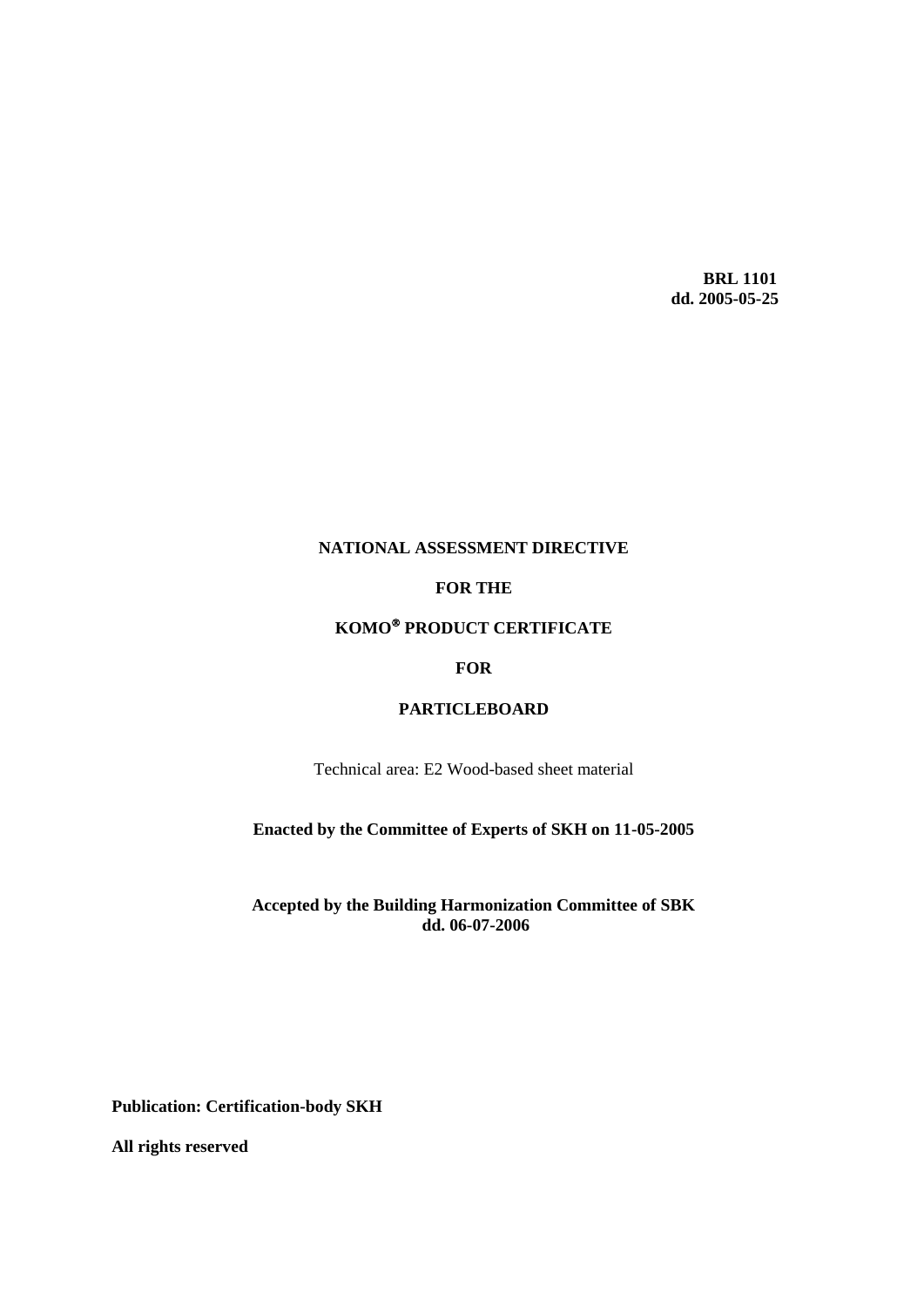# **GENERAL INFORMATION**

This national assessment directive has been declared binding on 11-05-2005 by the certification-body SKH in accordance with the SKH Regulations for Certification and shall be employed for the issuing of a KOMO<sup>®</sup> product certificate "Particleboard" as from 06-07- 2006.

**\_\_\_\_\_\_\_\_\_\_\_\_\_\_\_\_\_\_\_\_\_\_\_\_\_\_\_\_\_\_\_\_\_\_\_\_\_\_\_\_\_\_\_\_\_\_\_\_\_\_\_\_\_\_\_\_\_\_\_\_\_\_\_\_\_\_\_\_\_\_\_\_\_\_\_\_\_\_\_\_\_\_\_\_\_\_\_\_\_\_\_\_**

This assessment directive replaces the assessment directive BRL 1101 "Particleboard" dd. 2004-04-01.

The Dutch version shall be consulted in case of doubt.

Publisher:

Certification-body SKH P.O.Box 159 6700 AD Wageningen the Netherlands Tel. 00 31 317 453425 Fax:00 31 317 412610<br>E-mail mail@skh. E-mail [mail@skh.org](mailto:mail@skh.org)<br>Website http://www.sk [http://www.skh.org](http://www.skh.org/)

© Certification-body SKH

No part of this publication may be reproduced, stored in a retrieval system or transmitted in any form or by any means, electronic, mechanical, photocopying, microfilming, recording or otherwise, and/or made public, without prior permission in writing from SKH, nor may it be used without such permission for any other purpose than that for which it was produced.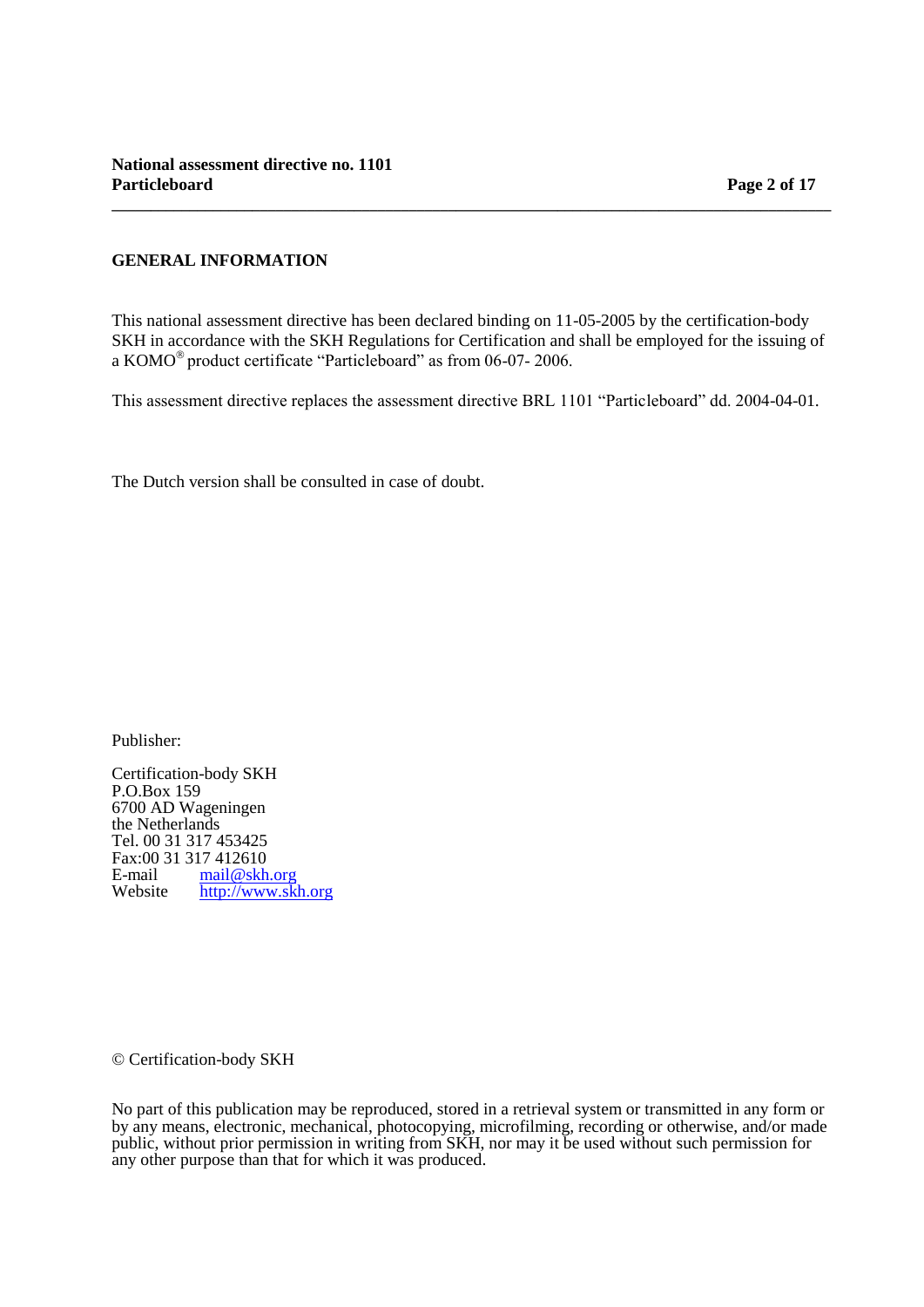# **LIST OF CONTENTS**

**\_\_\_\_\_\_\_\_\_\_\_\_\_\_\_\_\_\_\_\_\_\_\_\_\_\_\_\_\_\_\_\_\_\_\_\_\_\_\_\_\_\_\_\_\_\_\_\_\_\_\_\_\_\_\_\_\_\_\_\_\_\_\_\_\_\_\_\_\_\_\_\_\_\_\_\_\_\_\_\_\_\_\_\_\_\_\_\_\_\_\_\_**

| 1. |                                                                                                          |  |
|----|----------------------------------------------------------------------------------------------------------|--|
| 2. |                                                                                                          |  |
| 3. | Product requirements in relation to performance requirements Building Act and quality                    |  |
| 4. |                                                                                                          |  |
| 5. |                                                                                                          |  |
| 6. |                                                                                                          |  |
| 7. |                                                                                                          |  |
| 8. |                                                                                                          |  |
| 9. |                                                                                                          |  |
|    | Appendix 1 Specimen of KOMO <sup>®</sup> product certificate (particleboard for use in constructions and |  |
|    | Appendix 2 Specimen of KOMO <sup>®</sup> product certificate (particleboard for non-structural use) 16   |  |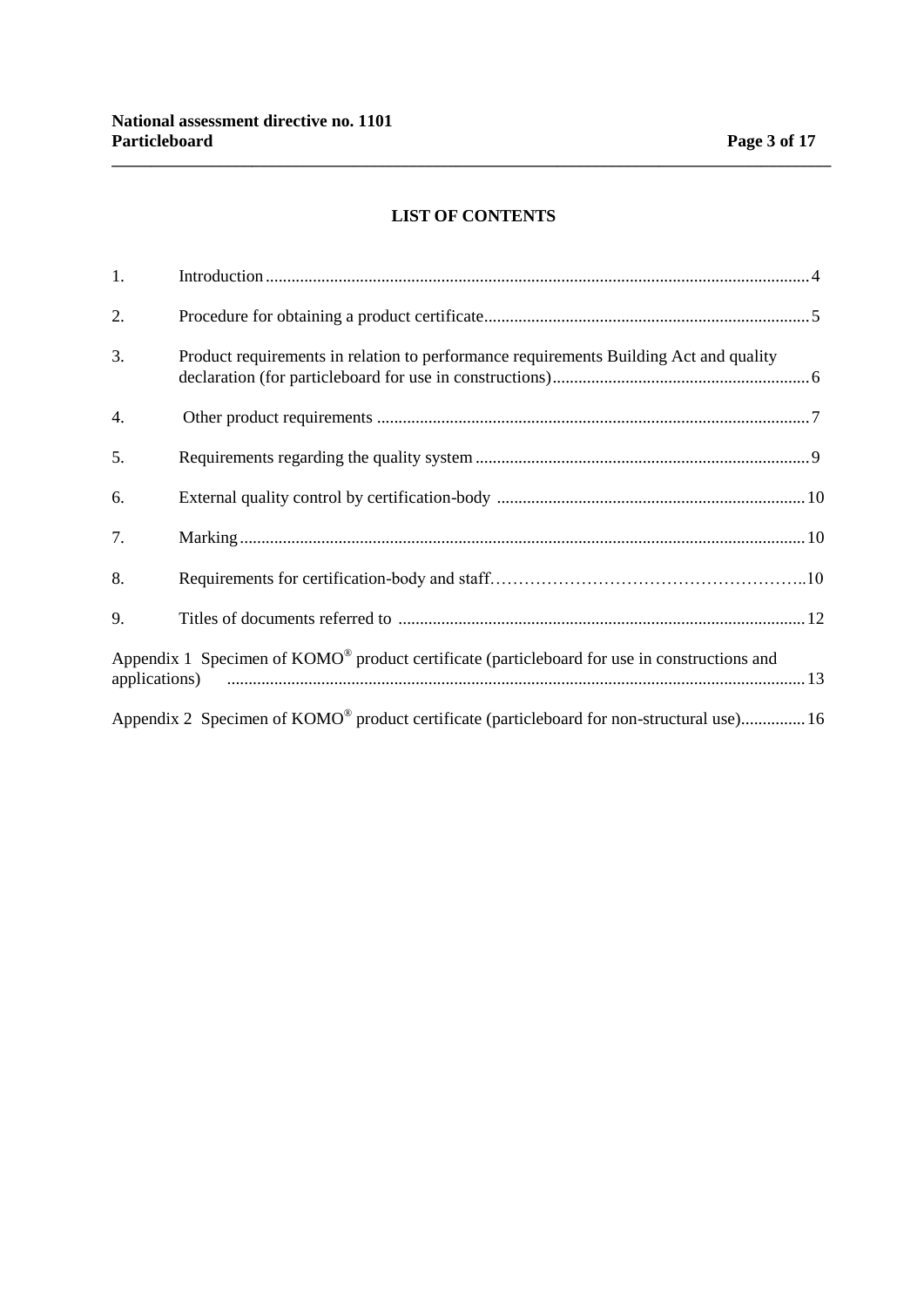# **1. INTRODUCTION**

### **1.1 General**

The requirements set out in this assessment directive are used by the certification-bodies, which have been duly accredited by the Council for Accreditation in the Netherlands for the processing of an application respectively the maintaining of a  $KOMO^{\circledast}$  product certificate for "Particleboard"

The quality declaration to be issued has been indicated as a  $KOMO^{\circledast}$  product certificate.

Requirement derived from public legislation are laid down in chapter 3.

**\_\_\_\_\_\_\_\_\_\_\_\_\_\_\_\_\_\_\_\_\_\_\_\_\_\_\_\_\_\_\_\_\_\_\_\_\_\_\_\_\_\_\_\_\_\_\_\_\_\_\_\_\_\_\_\_\_\_\_\_\_\_\_\_\_\_\_\_\_\_\_\_\_\_\_\_\_\_\_\_\_\_\_\_\_\_\_\_\_\_\_\_**

Alongside the requirements laid down in this assessment directive, the certification-bodies lay down supplementary requirements, in the sense of general procedure requirements for certification, as determined in the general certification regulation of the institute concerned.

# **1.2 Subject**

The quality declaration refers to particleboard, both for use in constructions and for nonstructural use and intended to be used in, among other things, the building industry, civil engineering, as well as in the joinery, furniture and packaging industry.

# **1.3 Validity**

This National assessment directive replaces BRL 1101 dd. 2004-04-01. Existing product certificates issued on the basis of this (and/or earlier) expired BRL-version(s) keep their validity up to 01-01-2007.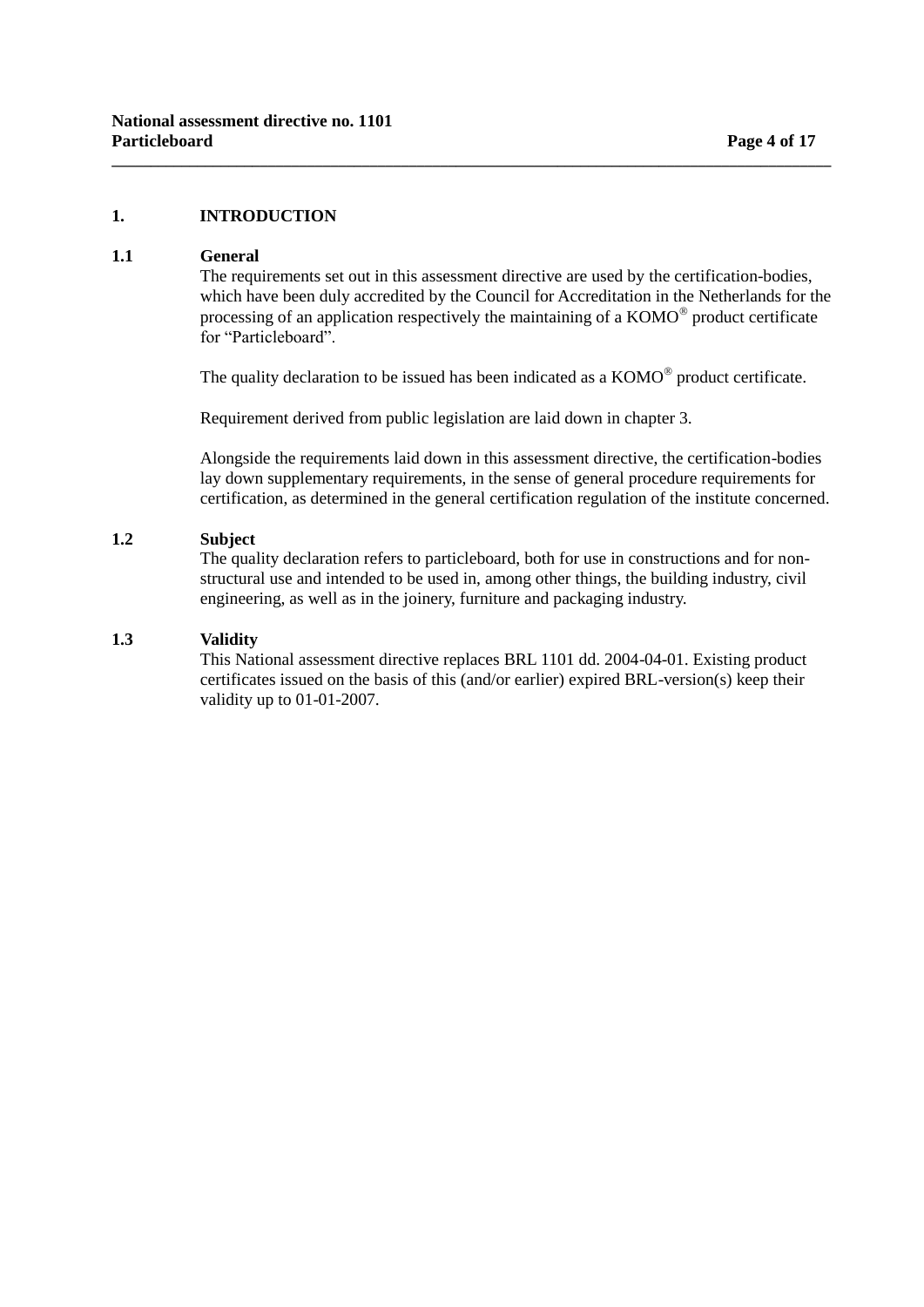# **2. PROCEDURE FOR OBTAINING A PRODUCT CERTIFICATE**

# **2.1 Start**

The applicant of the product certificate supplies the necessary particulars for the purpose of drawing up the "technical specification". He indicates which statements have to be included in the quality declaration and provides the evidence for these statements.

### **2.2 Acceptance investigation**

The certification-body examines whether the statements to be included in the product certificate in respect of:

**\_\_\_\_\_\_\_\_\_\_\_\_\_\_\_\_\_\_\_\_\_\_\_\_\_\_\_\_\_\_\_\_\_\_\_\_\_\_\_\_\_\_\_\_\_\_\_\_\_\_\_\_\_\_\_\_\_\_\_\_\_\_\_\_\_\_\_\_\_\_\_\_\_\_\_\_\_\_\_\_\_\_\_\_\_\_\_\_\_\_\_\_**

- structural use in constructions comply with chapters 3 and 4;
- non-structural uses comply with chapter 4, sections 4.2, 4.3 and 4.4.

A report shall be made of the acceptance investigation on the basis of which the KOMO<sup>®</sup> product certificate is granted, whether or not under certain conditions.

### **2.3 Assessment of the quality system of the applicant**

The certification-body examines whether the quality system of the applicant of a product certificate complies with chapter 5.

#### *Remark:*

*Companies being certified on the basis of NEN-EN-ISO 9001 are considered to comply with the requirements of chapter 5, provided that all relevant requirements on product level are included.*

# **2.4 Issue of the product certificate**

If the results of the assessment of the acceptance investigation (section 2.2) and the assessment of applicant's quality system (section 2.3) are positive, the product certificate is issued in accordance with the general regulations of the certification-body, as drawn up in accordance with the models laid down by the Building Harmonization Committee.

# **2.5 External quality control**

Once the product certificate has been issued, the certification-body carries out inspections as set out in chapter 6.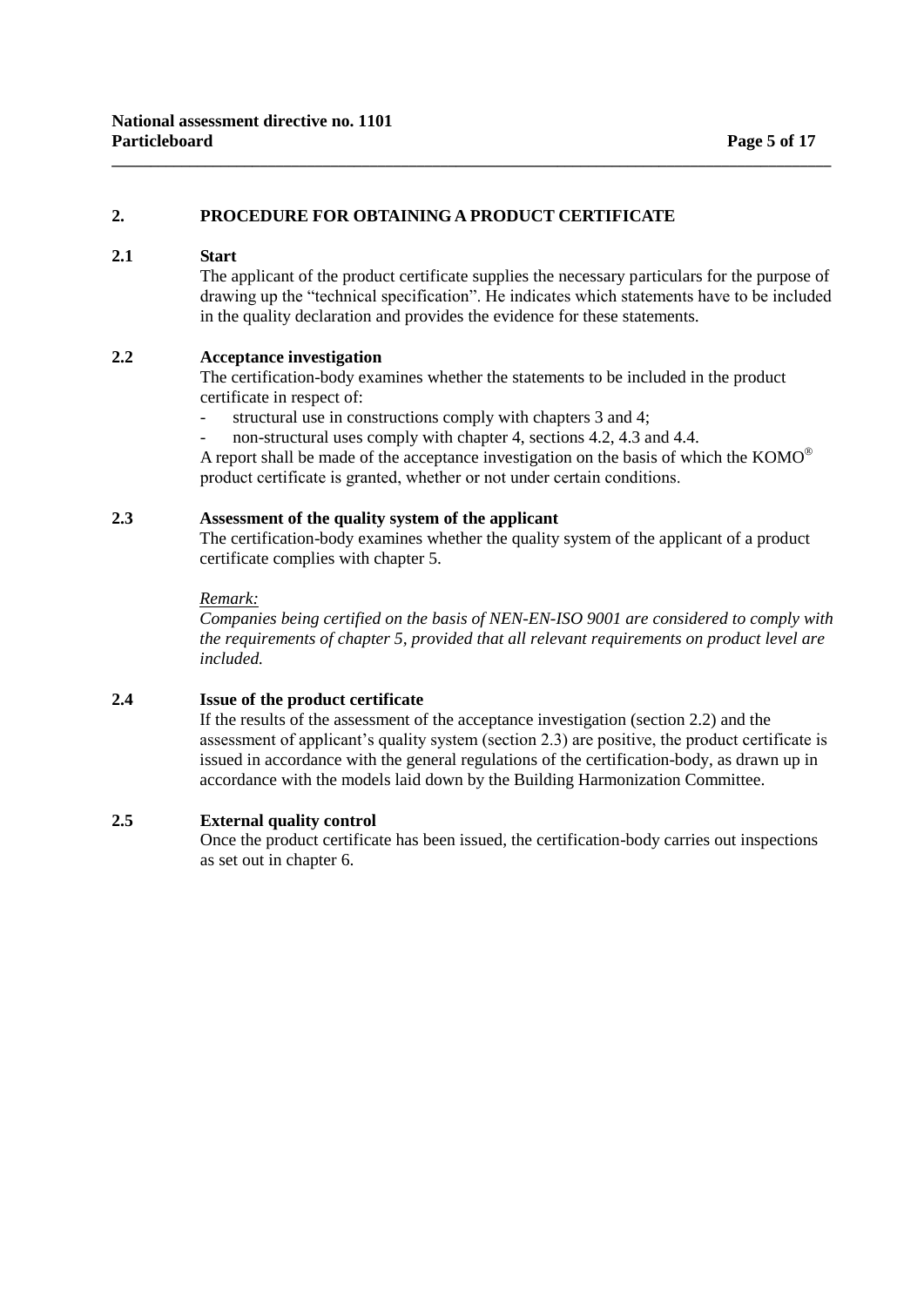# **3. PRODUCT REQUIREMENTS IN RELATION TO PERFORMANCE REQUIREMENTS BUILDING ACT AND QUALITY DECLARATION (for particleboard for use in constructions)**

**\_\_\_\_\_\_\_\_\_\_\_\_\_\_\_\_\_\_\_\_\_\_\_\_\_\_\_\_\_\_\_\_\_\_\_\_\_\_\_\_\_\_\_\_\_\_\_\_\_\_\_\_\_\_\_\_\_\_\_\_\_\_\_\_\_\_\_\_\_\_\_\_\_\_\_\_\_\_\_\_\_\_\_\_\_\_\_\_\_\_\_\_**

### **Introduction**

Wood-based sheet materials, including particleboard, are applied in building constructions. Products applied can provide a contribution to the performance(s) of a building construction. Product properties are thus of importance to be able to determine the performance(s) of a building construction.

In this chapter – following the classification of the Building  $Act$  – the requirements for relevant product properties are laid down that have a relation with performance requirements for building construction/structural components.

# **3.1 SAFETY REGULATIONS**

GENERAL STRENGTH OF THE BUILDING CONSTRUCTION; BUILDING ACT, section 2.1

### **3.1.1 Strength of building construction; Performance requirements, Building Act, section 2.1**

A building construction shall comply with the performance requirements as given in table 2.1.

# **Acceptance investigation**

Check whether the characteristic values of the mechanical properties stated in the quality declaration, determined in accordance with NEN 6764, are correct.

#### *Remark:*

*Characteristic values of particleboard can be derived from NEN-EN 12369-1. Method of determination and determination of the characteristic values mentioned in this standard agree with NEN-EN 789, respectively NEN-EN 1058*. *NEN 6764 also refers to NEN*-EN 789 *and NEN-EN 1058.*

*Characteristic values of particleboard, derived from NEN-EN 12369-1 are considered to be determined according to NEN 6764.*

# **Product certificate**

The product certificate could include the characteristic values of the mechanical properties.

RESTRICTION OF THE DEVELOPMENT OF FIRE; BUILDING ACT, section 2.12

# **3.1.2 Contribution to the propagation of fire; Performance requirements, Building Act, section 2.91**

A constructional component shall comply with the performance requirements given in table 2.91.

# **Acceptance investigation**

Check whether the performances stated, determined in accordance with NEN 6065 or NEN-EN 13501-1, are correct.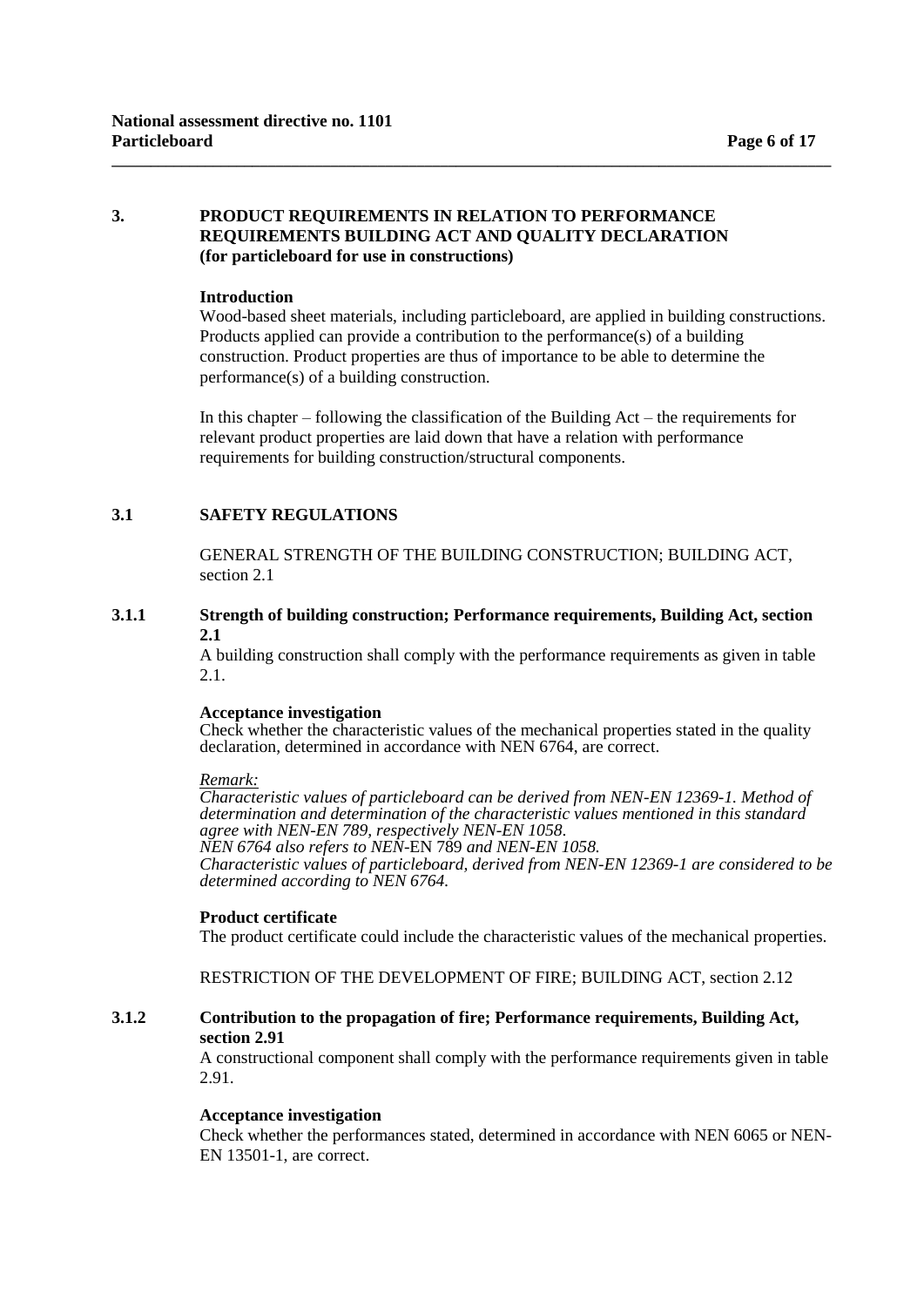### *Remark:*

*The fire classes may also be derived from table 8 of NEN-EN 13986.* 

**\_\_\_\_\_\_\_\_\_\_\_\_\_\_\_\_\_\_\_\_\_\_\_\_\_\_\_\_\_\_\_\_\_\_\_\_\_\_\_\_\_\_\_\_\_\_\_\_\_\_\_\_\_\_\_\_\_\_\_\_\_\_\_\_\_\_\_\_\_\_\_\_\_\_\_\_\_\_\_\_\_\_\_\_\_\_\_\_\_\_\_\_**

### **Product certificate**

The product certificate states the fire class of the sheet. This belongs at least to class 4 of the contribution to fire propagation or at least to fire class D.

RESTRICTION OF THE DEVELOPMENT OF SMOKE; BUILDING ACT, section 2.15

#### **3.1.3 Smoke density; Performance requirements, Building Act, section 2.125**

A structural component shall comply with the performance requirements given in table 2.125.

#### **Acceptance investigation**

Check whether the smoke classes stated, determined in accordance with NEN 6066 or NEN-EN 13501-1, are correct.

#### *Remark:*

*The smoke class may also be derived from table 8 of NEN-EN 13986.*

# **Product certificate**

The product certificate states the smoke class of the smoke production. The smoke density does not exceed  $10 \text{ m}^{-1}$  or belongs to smoke class s2.

# **3.2 HEALTH REGULATIONS**

RESTRICTION OF THE APPLICATION OF HARMFUL MATERIALS; BUILDING ACT, section 3.15

# **3.2.1 Use of harmful materials; Performance requirements; Building Act, section 3.106** Materials to be used from which poisonous or harmful substances can be released, shall comply with the performance requirements as given in table 3.106.

### **Acceptance investigation**

Check whether the particleboard complies with the regulations.

#### **Product certificate**

The product certificate states that the particleboard complies with the regulations.

# **4. OTHER PRODUCT REQUIREMENTS**

**4.1 Particleboard for structural and non-structural use in constructional applications**  Particleboard for use in constructions shall comply with the requirements of NEN-EN 13986 and corresponding standards. In addition to NEN-EN 13986 the particleboard shall comply with the requirement for the formaldehyde contents for class E1, determined in accordance with NEN-EN 120.

> *Explanation: This means that particleboard, shall, among other things, comply with NEN-EN 312.*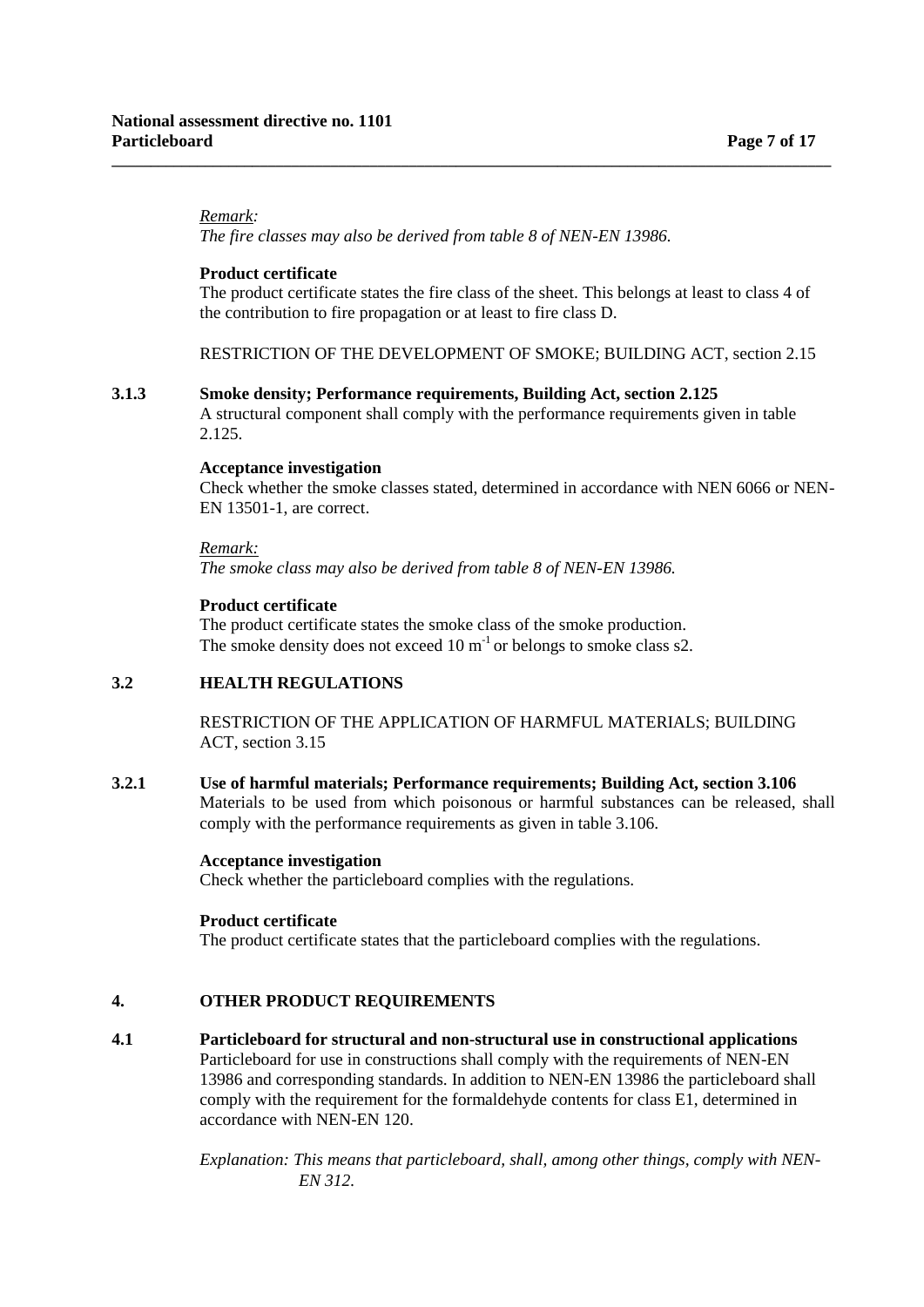### **Acceptance investigation**

A check is carried out whether:

- the stated characteristic product properties for use in constructions of the particleboard are correct;
- the data stated in the Manufacturers' Own Declaration for non-structural use of the particleboard are correct.

**\_\_\_\_\_\_\_\_\_\_\_\_\_\_\_\_\_\_\_\_\_\_\_\_\_\_\_\_\_\_\_\_\_\_\_\_\_\_\_\_\_\_\_\_\_\_\_\_\_\_\_\_\_\_\_\_\_\_\_\_\_\_\_\_\_\_\_\_\_\_\_\_\_\_\_\_\_\_\_\_\_\_\_\_\_\_\_\_\_\_\_\_**

#### **Product certificate**

The product certificate could state the characteristic product properties.

### **4.2 Particleboard for non-constructional use**

Particleboard for non-constructional use shall comply with a maximum formaldehyde content of 8 mg/100 g of dry matter, determined according to NEN-EN 120.

The control frequency for the testing of the formaldehyde content of the particleboard shall be determined in consultation with the certification-body and the producer.

#### **Acceptance investigation**

Check whether the particleboard complies with the requirements in respect of the formaldehyde content of the sheets.

# **Product certificate**

The product certificate states that the sheets comply with the requirements.

#### **4.3 Density**

Per type of particleboard shall be indicated in which density class the particleboard shall be classified. This class is expressed in kg/m<sup>3</sup>, in which the class increases per 50 kg/m<sup>3</sup>, starting at  $350 \text{ kg/m}^3$ .

# **Acceptance investigation**

A check is carried out whether the density stated is correct.

# **Product certificate**

The product certificate states the density for each type.

# **4.4 Characteristic company information**

# **4.4.1 Mechanical and/or physical properties**

Supplementary to the requirements set out in 4.1, 4.2 and 4.3, other mechanical and/or physical properties of the particleboard can be included in the product certificate. These properties of the particleboard shall, as far as possible, be determined in accordance with European standards.

The control frequency for the testing of these properties by the producer shall be determined between the certification-body and the producer and is, among other things, dependent on the properties and the application of the particleboard.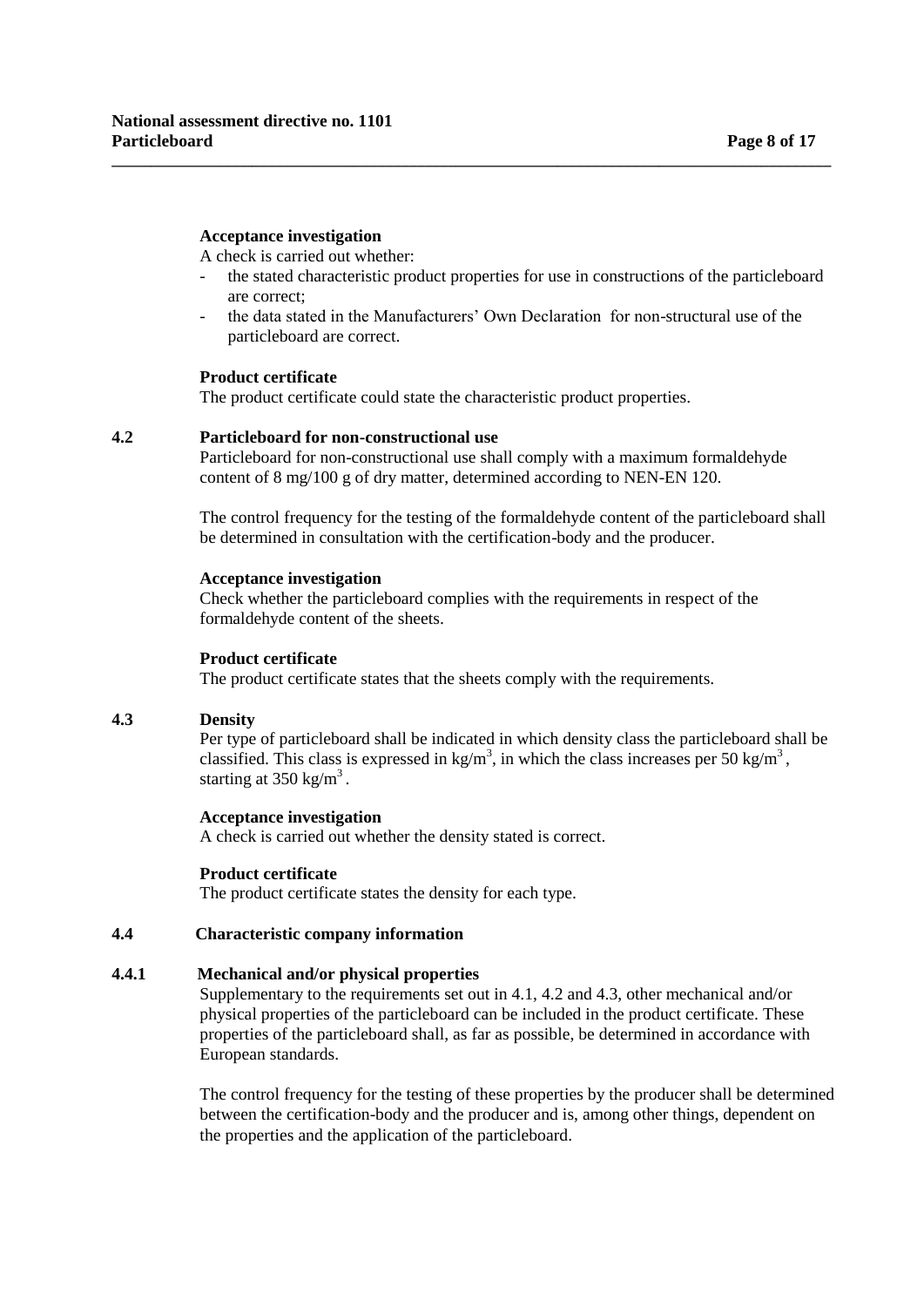# **Acceptance investigation**

A check is carried out whether the properties of the particleboard which shall be stated in the certificate, are correct.

Samples shall be drawn when required in order to verify the properties stated.

**\_\_\_\_\_\_\_\_\_\_\_\_\_\_\_\_\_\_\_\_\_\_\_\_\_\_\_\_\_\_\_\_\_\_\_\_\_\_\_\_\_\_\_\_\_\_\_\_\_\_\_\_\_\_\_\_\_\_\_\_\_\_\_\_\_\_\_\_\_\_\_\_\_\_\_\_\_\_\_\_\_\_\_\_\_\_\_\_\_\_\_\_**

### **Product certificate**

The product certificate could state the product properties.

# **4.4.2 Further processing**

In the certificate further processing of the particleboard can be included, such as e.g. the result of sanding and/or profile applied to the edges.

### **Acceptance investigation**

A check is carried out whether the processes stated comply.

### **Product certificate**

The product certificate could mention processes.

# **5. REQUIREMENTS REGARDING THE QUALITY SYSTEM**

### **Internal quality control by the producer**

In the following sections requirements are formulated to which the quality system of the applicant shall comply within the scope of a product certificate.

# **5.1 Responsibility**

The producer is responsible for the product and the internal quality control. Management is responsible for the entire quality policy. Management may delegate the responsibility for maintaining the internal quality control plan to an employee, who may also have other duties within the company.

# **5.2 Reporting changes**

All changes within the quality system such as procedures, internal quality plan, production methods etc. shall be reported in advance to the certification-body in writing.

# **5.3 Internal quality control**

The producer shall keep an internal quality control plan, which includes details in writing of at least the following aspects:

- inspections of incoming raw materials;
- workplace instructions;
- inspection of the finished product mentioned in chapter 4;
- the control over the measuring equipment;
- registration of claims.

# **5.4 Calibration**

Inspection aids shall be calibrated periodically or shall be replaced in time by measuring aids suitable for the purpose.

# **5.5 Handling of claims**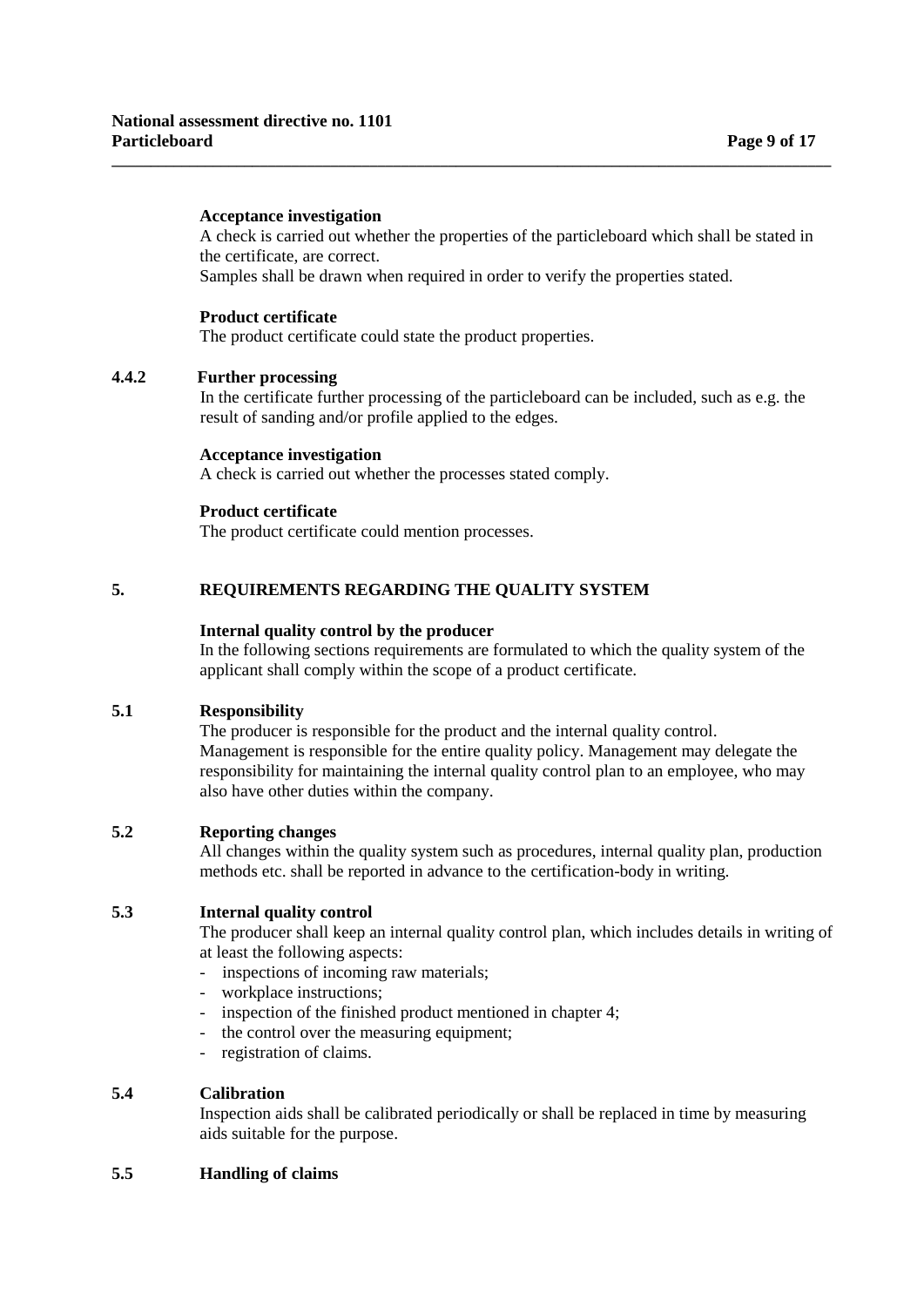The producer (holder of the product certificate) shall be able to show that there is a proper claims register and that claims regarding the particleboard produced under the product certificate are properly dealt with. Per claim shall be indicated how this claim has been analyzed and dealt with.

**\_\_\_\_\_\_\_\_\_\_\_\_\_\_\_\_\_\_\_\_\_\_\_\_\_\_\_\_\_\_\_\_\_\_\_\_\_\_\_\_\_\_\_\_\_\_\_\_\_\_\_\_\_\_\_\_\_\_\_\_\_\_\_\_\_\_\_\_\_\_\_\_\_\_\_\_\_\_\_\_\_\_\_\_\_\_\_\_\_\_\_\_**

# **6 EXTERNAL QUALITY CONTROL BY CERTIFICATION-BODY**

# **6.1 General**

The external quality control by the certification-body has been laid down in the Regulations for Certification of this body. These Regulations are sent to the producers together with the information set.

# **6.2** External control

The producer shall co-operate with the control activities executed by the certification-body by permitting access to the factory and, if requested, by providing all the relevant documents.

Samples are drawn for further tests by an external laboratory, when the need arises. The costs for such tests have to be paid by the producer.

# **6.3 Control frequency**

The certification-body controls at least 1x per annum whether the products comply with the technical specifications and whether the internal quality system of the producer complies with the requirements laid down in section 5.

If necessary, on advice of the Committee of Experts, above-mentioned control frequency can be adjusted on the basis of well-founded arguments.

# **7. MARKING**

Each sheet shall be clearly marked with:

- number of the product certificate;
- KOMO®-mark;
- nominal thickness in mm;
- nominal density in  $\text{kg/m}^3$ ;
- P-class in case of use in constructions;
- indication E1.

The production date or production code shall be put on each parcel. This can be done on a label or on the wrapping.

# **8. REQUIREMENTS FOR CERTIFICATION-BODY AND STAFF**

# **8.1 General**

The certification-body shall be accredited for the subject of this assessment directive by the Council for Accreditation. In case it concerns a new certification field the subject shall be reported to the Council for Accreditation.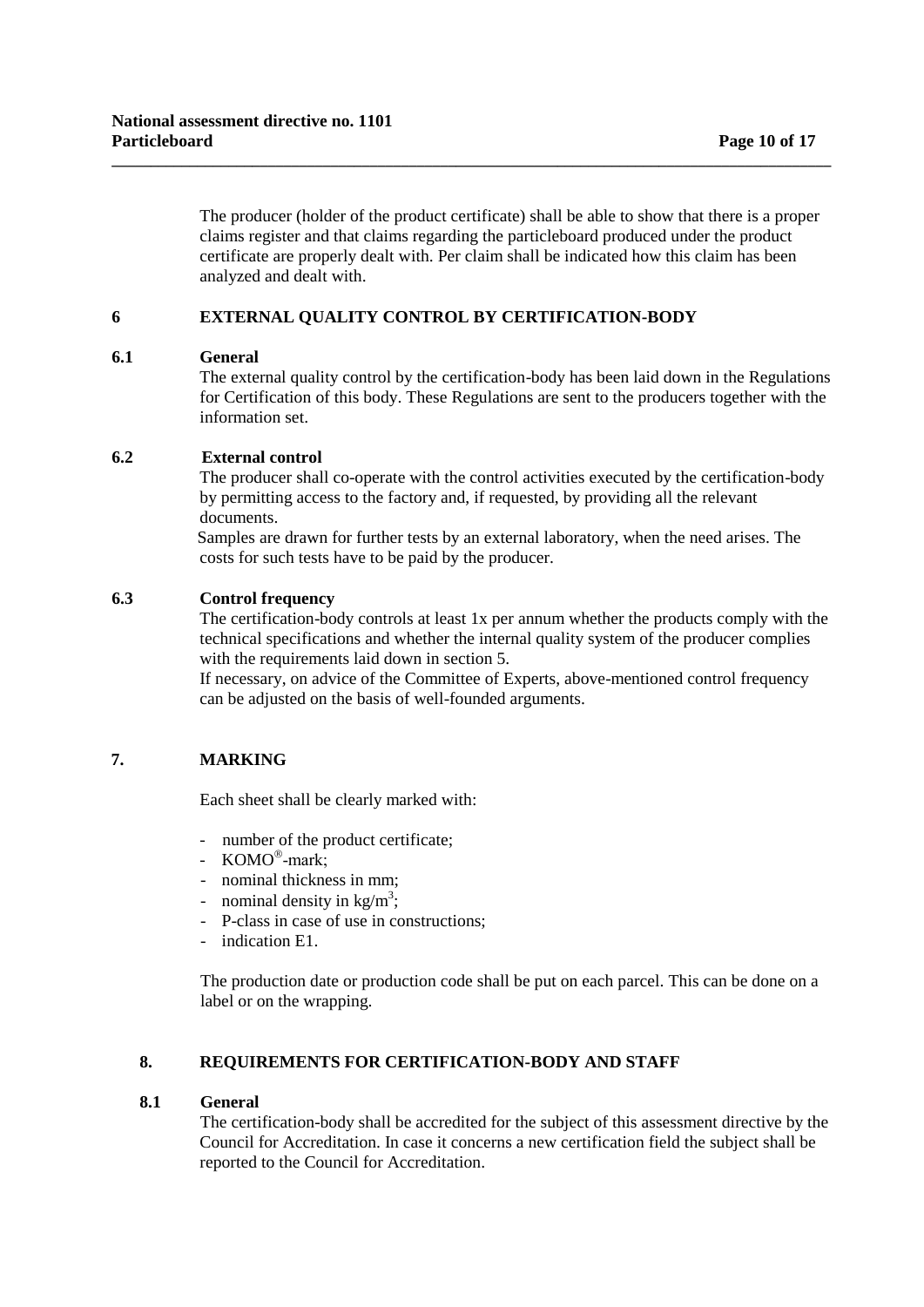# **8.2 Certification staff**

Staff concerned with the certification process shall be qualified demonstrable for the execution of the activities required. In respect of the education and expert knowledge the following qualification requirements apply:

**\_\_\_\_\_\_\_\_\_\_\_\_\_\_\_\_\_\_\_\_\_\_\_\_\_\_\_\_\_\_\_\_\_\_\_\_\_\_\_\_\_\_\_\_\_\_\_\_\_\_\_\_\_\_\_\_\_\_\_\_\_\_\_\_\_\_\_\_\_\_\_\_\_\_\_\_\_\_\_\_\_\_\_\_\_\_\_\_\_\_\_\_**

| <b>Function:</b>     | <b>Job description:</b>                                                                                                         | <b>Education:</b>                                                                                       | <b>Expert knowledge:</b>                                                     |
|----------------------|---------------------------------------------------------------------------------------------------------------------------------|---------------------------------------------------------------------------------------------------------|------------------------------------------------------------------------------|
| Certification expert | * Executing pre-<br>certification<br>examination<br>*Assessment of<br>reports of inspec-<br>tors<br>* Complaint<br>registration | School of Higher<br><b>Vocational Education</b>                                                         | * Auditor ISO 9001<br>Experience with the<br>production of sheet<br>material |
| Inspector            | * Executing<br>external quality<br>control after<br>is suing the certifi-<br>cate                                               | * School of Inter-<br>mediate Vocati-<br>nal Education<br>Training in the<br>sheet material<br>business | * Experience in the<br>sheet material line<br>of business                    |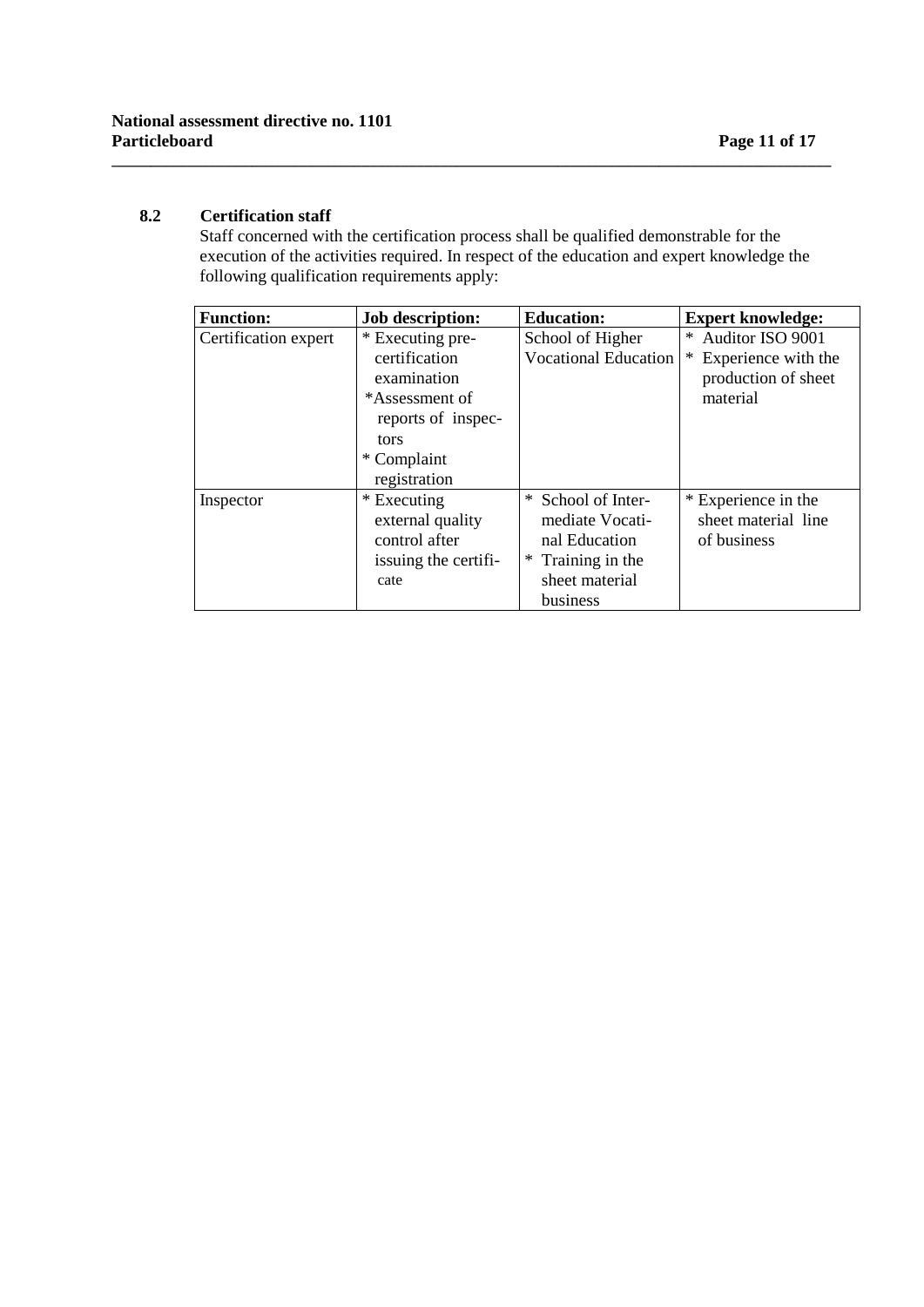# **9. TITLES OF DOCUMENTS REFERRED TO**

**\_\_\_\_\_\_\_\_\_\_\_\_\_\_\_\_\_\_\_\_\_\_\_\_\_\_\_\_\_\_\_\_\_\_\_\_\_\_\_\_\_\_\_\_\_\_\_\_\_\_\_\_\_\_\_\_\_\_\_\_\_\_\_\_\_\_\_\_\_\_\_\_\_\_\_\_\_\_\_\_\_\_\_\_\_\_\_\_\_\_\_\_**

| Building Act: 2005    | Building Act 2003 Stb. 2001, 410; Stb.2002, 203, 516, 518, 582<br>and Stb. 2005, 1, (368), 417 and 528 and the Ministerial |
|-----------------------|----------------------------------------------------------------------------------------------------------------------------|
|                       | Regulation Government Gazette 2002, 241; Government Gazette                                                                |
|                       | 2003, 101 and Government Gazette 2005, 163.                                                                                |
| <b>NEN 6065</b>       | Determination of the contribution to fire propagation of building                                                          |
|                       | products (combinations), including amendment A1: 1997                                                                      |
| <b>NEN 6066</b>       | Determination of the smoke production during fire of building                                                              |
|                       | products (combinations) including amendment A1: 1997                                                                       |
| <b>NEN 6764</b>       | Wood-based panels - Determination of the characteristic values of                                                          |
|                       | the mechanical properties, the density and the moisture resistance                                                         |
| <b>NEN-EN 120</b>     | Wood-based panels - Determination of formaldehyde content -                                                                |
|                       | Extraction method called perforator method                                                                                 |
| <b>NEN-EN 312</b>     | Particleboards – Specifications                                                                                            |
| <b>NEN-EN 789</b>     | Timber structures – Test methods – Determination of mechanical                                                             |
|                       | properties of wood-based panels                                                                                            |
| <b>NEN-EN 1058</b>    | Wood-based panels – Determination of characteristic values of                                                              |
|                       | mechanical properties and density                                                                                          |
| <b>NEN-EN 12369-1</b> | Wood-based panels – Characteristic values for structural design –                                                          |
|                       | Part 1: OSB, particleboards and fibreboards                                                                                |
| <b>NEN-EN 13501-1</b> | Fire classification of construction products and building elements                                                         |
|                       | - Part 1: Classification using test data from reaction to fire tests                                                       |
| <b>NEN-EN 13986</b>   | Wood-based panels for use in construction – Characteristics,                                                               |
|                       | evaluation of conformity and marking                                                                                       |
| NEN-EN-ISO            | <b>Quality Management Systems - Requirements</b>                                                                           |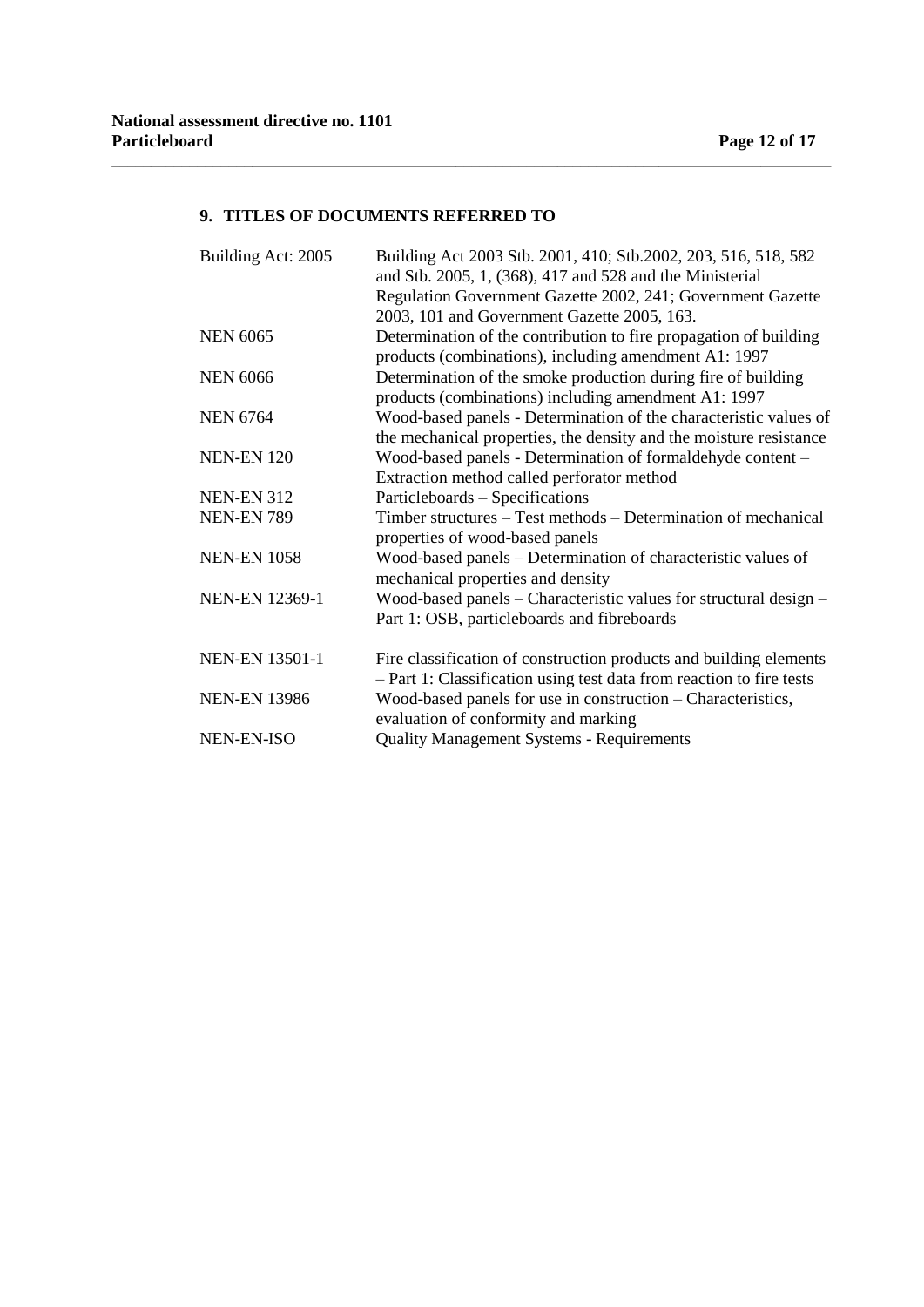# **APPENDIX 1: Specimen of KOMO® product certificate (particleboard for use in construction and other applications)**

**\_\_\_\_\_\_\_\_\_\_\_\_\_\_\_\_\_\_\_\_\_\_\_\_\_\_\_\_\_\_\_\_\_\_\_\_\_\_\_\_\_\_\_\_\_\_\_\_\_\_\_\_\_\_\_\_\_\_\_\_\_\_\_\_\_\_\_\_\_\_\_\_\_\_\_\_\_\_\_\_\_\_\_\_\_\_\_\_\_\_\_\_**

|                                       | Semi-manufac-  |  |
|---------------------------------------|----------------|--|
| KOMO <sup>®</sup> product certificate | Itured product |  |
|                                       |                |  |

Name *(CI)* Logo *(CI)* Address *(CI)* Telephone no. *(CI)* Telefax no. *(CI)* E-mail *(CI)*

| AND OTHER APPLICATIONS | <b>PARTICLEBOARD FOR USE IN CONSTRUCTION</b> | Number:<br>Issued:<br>Replaces: |  |
|------------------------|----------------------------------------------|---------------------------------|--|
| <b>Producer</b>        | <b>Factory at</b>                            | Importer                        |  |

# **DECLARATION OF** *(CI)*

This product certificate has been issued on the basis of BRL 1101 "Particleboard" in accordance with the *(CI)* Regulations for Certification issued by *(C1)*.

*(CI)* declares that there is a legitimate confidence that the particleboard manufactured and certified by the producer continuously complies with the technical specification laid down in this product certificate, provided that it has been provided with the KOMO®-mark depicted hereunder, in a way as indicated in this product certificate.

*(CI)* declares that certified particleboard complies with the relevant requirements of the Building Act under above-mentioned conditions.

For the authorization by the Minister of VROM reference is made to the "Overview of quality declarations in the building industry" as given on the website of Foundation for Building Quality (SBK) www.bouwkwaliteit.nl.

For  $(CI)$ :

**Director** 

Users of this product certificate are advised to enquire at *(CI)* whether this document is still valid.

Configuration of the KOMO® -logo

This product certificate consists of …... pages.

**Building Act Supports CE**

Assessed: quality system product and product Periodic control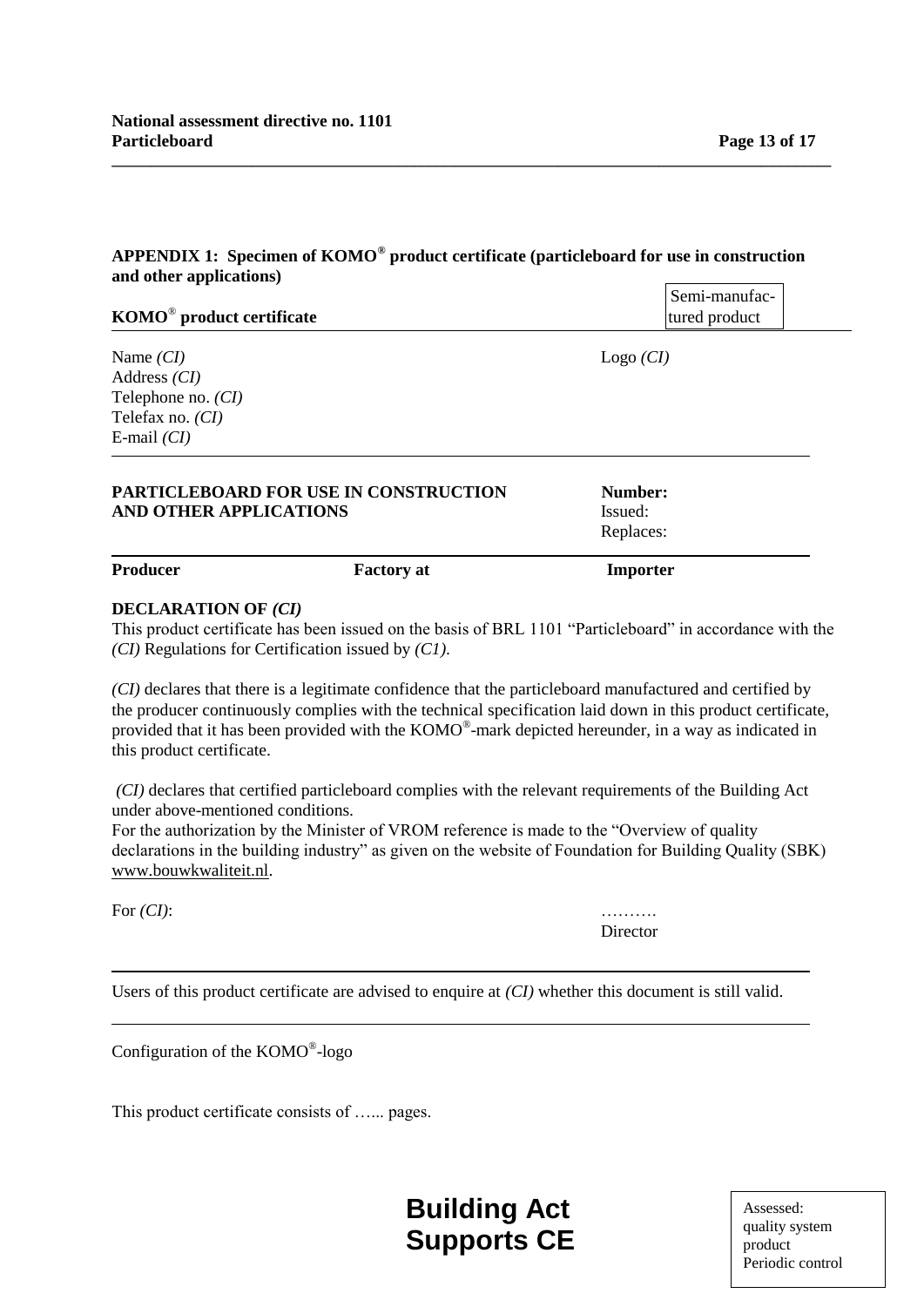# **PARTICLEBOARD FOR USE IN CONSTRUCTION AND OTHER APPLICATIONS**

**\_\_\_\_\_\_\_\_\_\_\_\_\_\_\_\_\_\_\_\_\_\_\_\_\_\_\_\_\_\_\_\_\_\_\_\_\_\_\_\_\_\_\_\_\_\_\_\_\_\_\_\_\_\_\_\_\_\_\_\_\_\_\_\_\_\_\_\_\_\_\_\_\_\_\_\_\_\_\_\_\_\_\_\_\_\_\_\_\_\_\_\_**

| <b>BUILDING ACT ENTRY</b> |                                         |                                                                                                                                                                                            |                                                     |                                                                                 |  |
|---------------------------|-----------------------------------------|--------------------------------------------------------------------------------------------------------------------------------------------------------------------------------------------|-----------------------------------------------------|---------------------------------------------------------------------------------|--|
| No.                       | section                                 | limiting value/<br>method of determination                                                                                                                                                 | performances<br>according to quality<br>declaration | remarks in<br>connection with its<br><b>use</b>                                 |  |
| 2.1                       | General strength in<br>situation of use |                                                                                                                                                                                            | Not applicable                                      | Performance has not<br>been assessed; to be<br>determined by<br>design engineer |  |
| 2.12                      | Restriction<br>development of fire      | Class 1, 2, 3 or 4, according<br>to NEN 6065, or at least fire<br>class D according to NEN-EN<br>13501-1                                                                                   |                                                     | Thickness $\geq$ 9 mm<br>density $\geq 600 \text{ kg/m}^3$ ,<br>class D         |  |
| 2.15                      | Restriction<br>development of<br>smoke  | Smoke density $\leq 10 \text{ m}^{-1}$ ,<br>$\leq$ 5,4 m <sup>-1</sup> or $\leq$ 2,2 m <sup>-1</sup><br>according to NEN 6066, or at<br>least smoke class s2<br>according to NEN-EN 13501- |                                                     | Thickness $\geq$ 9 mm<br>density $\geq 600 \text{ kg/m}^3$<br>smoke class s2    |  |
| 3.15                      | Restriction use of<br>harmful materials | According to the regulations<br>of Ministerial Regulations                                                                                                                                 |                                                     | Formaldehyde class<br>E1 determined<br>according to NEN-<br><b>EN 120</b>       |  |

# **1. TECHNICAL SPECIFICATION**

# **1.1 Subject**

Particleboard for use in construction. Particleboard for other applications.

# **1.2 Marking**

- **1.2.1** Each sheet of particleboard is marked with the KOMO®-mark The execution of this mark is as follows:
	- KOMO<sup>®</sup>-mark;
	- no. «Certificate number»;
	- nominal thickness in mm;
	- nominal density in  $\text{kg/m}^3$ ;
	- indication P-class;
	- indication E1.

Location of the mark: clearly visible on each sheet of particleboard supplied.

# **1.3 Product specification**

The product specification contains at least the CE-mark, thickness, density, indication P-class and the indication E1.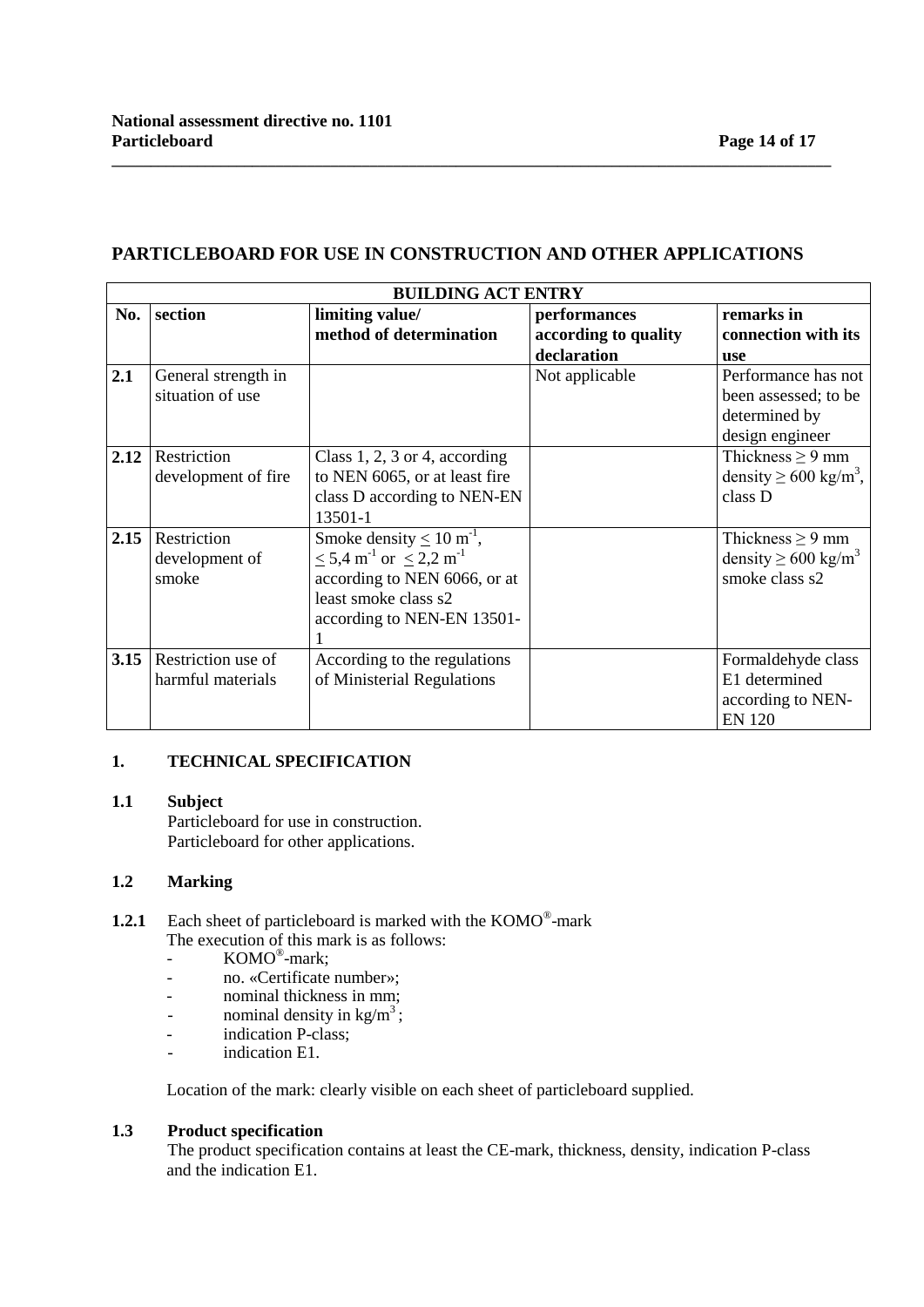# **2. PRODUCT PROPERTIES**

# **2.1 SAFETY PERFORMANCES**

GENERAL STRENGTH OF THE BUILDING CONSTRUCTION; BUILDING ACT- section 2.1

**\_\_\_\_\_\_\_\_\_\_\_\_\_\_\_\_\_\_\_\_\_\_\_\_\_\_\_\_\_\_\_\_\_\_\_\_\_\_\_\_\_\_\_\_\_\_\_\_\_\_\_\_\_\_\_\_\_\_\_\_\_\_\_\_\_\_\_\_\_\_\_\_\_\_\_\_\_\_\_\_\_\_\_\_\_\_\_\_\_\_\_\_**

### **2.1.1 Strength of building construction; Building Act, section 2.1**

The characteristic values of the mechanical properties of the particleboard are determined. The particleboard can thus also be applied as a constructive sheet.

RESTRICTION OF THE DEVELOPMENT OF FIRE; BUILDING ACT,-section 2.12

### **2.1.2 Contribution to the propagation of fire; Building Act, section 2.91**

The fire class of the particleboard belongs, determined according to NEN-EN 13501-1, to smoke class D for particleboard with a thickness of 9 mm and thicker and a density of  $\geq 600 \text{ kg/m}^3$  and smoke class F for other sheets.

RESTRICTION OF THE DEVELOPMENT OF SMOKE; BUILDING ACT, section 2.15

### **2.1.3 Smoke density; Building Act, section 2.125**

The smoke class of the particleboard, determined according to NEN-EN 13501-1 belongs to smoke class s2 for particleboard with a thickness of 9 mm and thicker and a density of  $\geq 600$  $\text{kg/m}^3$ . The smoke class for other sheets has not be determined.

# **2.2 PRODUCT PROPERTIES FROM THE HEALT POINT OF VIEW**

RESTRICTION OF USE OF HARMFUL MATERIALS; BUILDING ACT- section 3.15

# **2.2.1 Use of harmful materials; Building Act, section 3.106**

The formaldehyde contents of the sheets, determined in accordance with NEN-EN 120, comply with the requirements for class E1.

# **3 OTHER PRODUCT PROPERTIES**

# **4 SUGGESTIONS FOR THE USER**

 **……….**

# **APPENDICES**

 **……….** (details when required)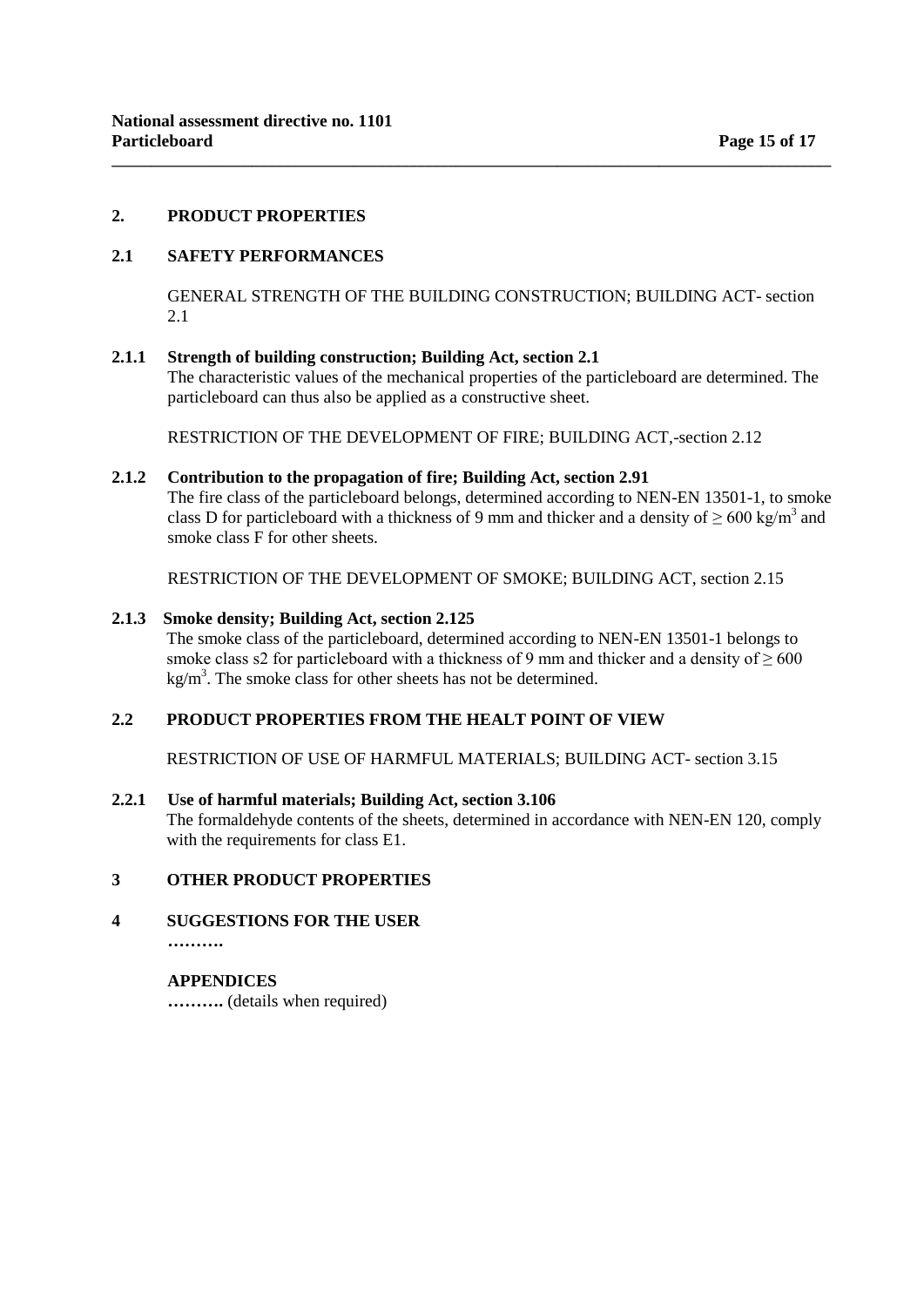#### **APPENDIX 2: Specimen of KOMO**® **product certificate (particleboard for non-constructional uses)** Semi-manufac-

# **KOMO**® **product certificate**

Address *(CI)* Telephone no. *(CI)* Telefax number *(CI)* E-mail *(CI)*

### **PARTICLEBOARD FOR NON CONSTRUCTIONAL USES**

**. Number**

**Producer Factory in** Importer

### **DECLARATION OF** *(CI)*

This product certificate has been issued on the basis of BRL 1101 "Particleboard" in accordance with the *(CI)* Regulations for Certification issued by *(CI)*.

*(CI)* declares that there is a legitimate confidence that the particleboard manufactured by and certified by the producer continuously complies with the technical specification laid down in this product certificate, provided that it has been provided with the  $KOMO^*$ -mark depicted hereunder, in a way as indicated in this product certificate.

For *(CI)*: ……….

Director

Users of this product certificate are advised to enquire at *(CI)* whether this document is still valid.

This product certificate consists of ...... pages.

tured product

Assessed: quality system product quality systems of  $\mathbb{R}^n$ Periodic control

Name *(CI)* Logo *(CI)*

Issued: Replaces: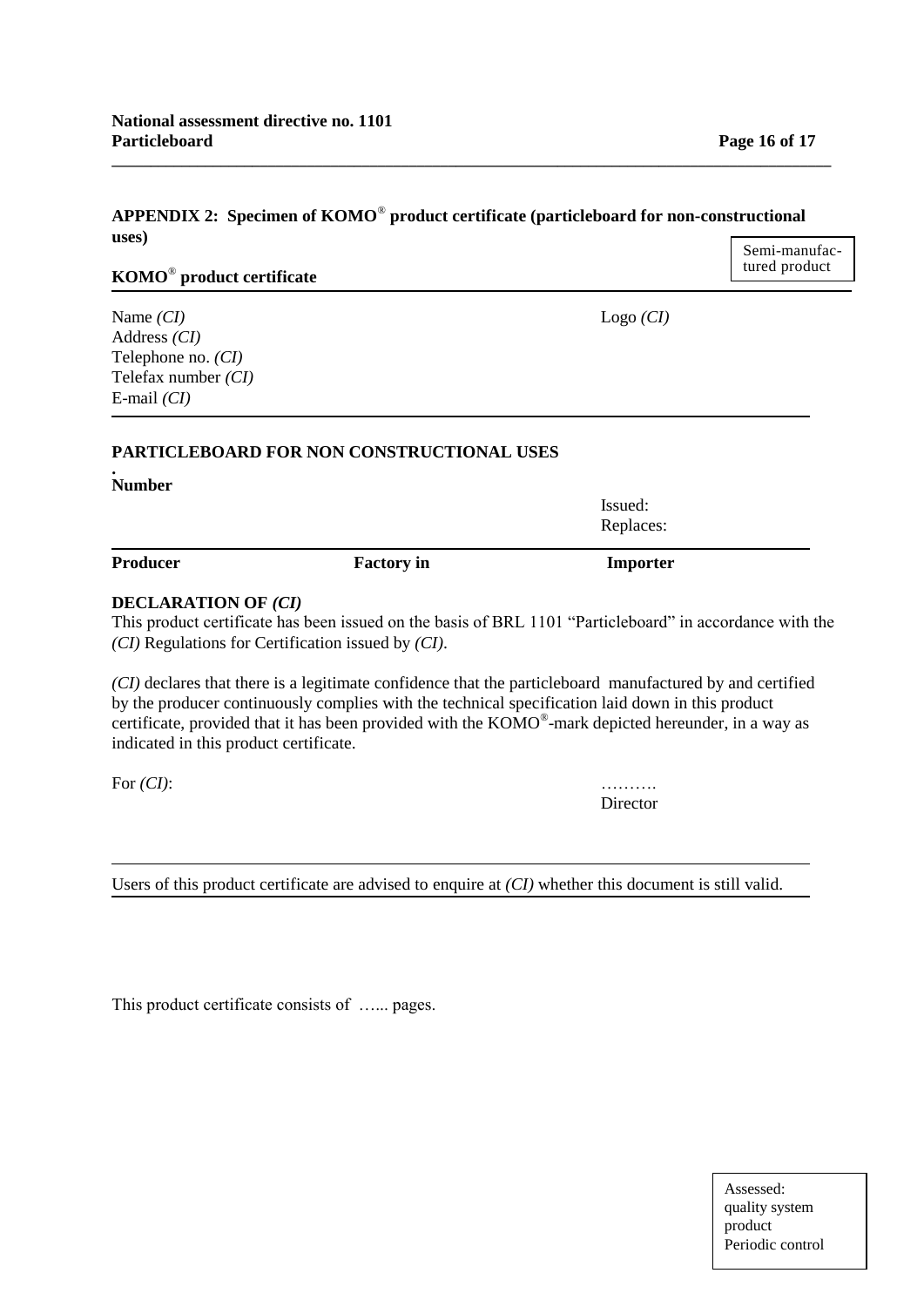# **1. PRODUCT SPECIFICATION**

# **1.1.1 Subject**

Particleboard for constructional uses.

# **1.2 Marking**

Each sheet of particleboard is marked with the KOMO®-mark The execution of this mark is as follows:

- KOMO<sup>®</sup>-mark or logo;
- no «Certificate number»;
- nominal thickness in mm;
- nominal density in  $\text{kg/m}^3$ ;
- indication E1.

Location of the mark: clearly visible on each sheet of particleboard supplied.

# **1.3 Product specification**

The product specification contains at least the thickness, the density and the indication E1. finish.

**\_\_\_\_\_\_\_\_\_\_\_\_\_\_\_\_\_\_\_\_\_\_\_\_\_\_\_\_\_\_\_\_\_\_\_\_\_\_\_\_\_\_\_\_\_\_\_\_\_\_\_\_\_\_\_\_\_\_\_\_\_\_\_\_\_\_\_\_\_\_\_\_\_\_\_\_\_\_\_\_\_\_\_\_\_\_\_\_\_\_\_\_**

# **2 OTHER PRODUCT PROPERTIES**

**3 SUGGESTIONS FOR THE USER**

………

# **APPENDICES**

………. (details when required)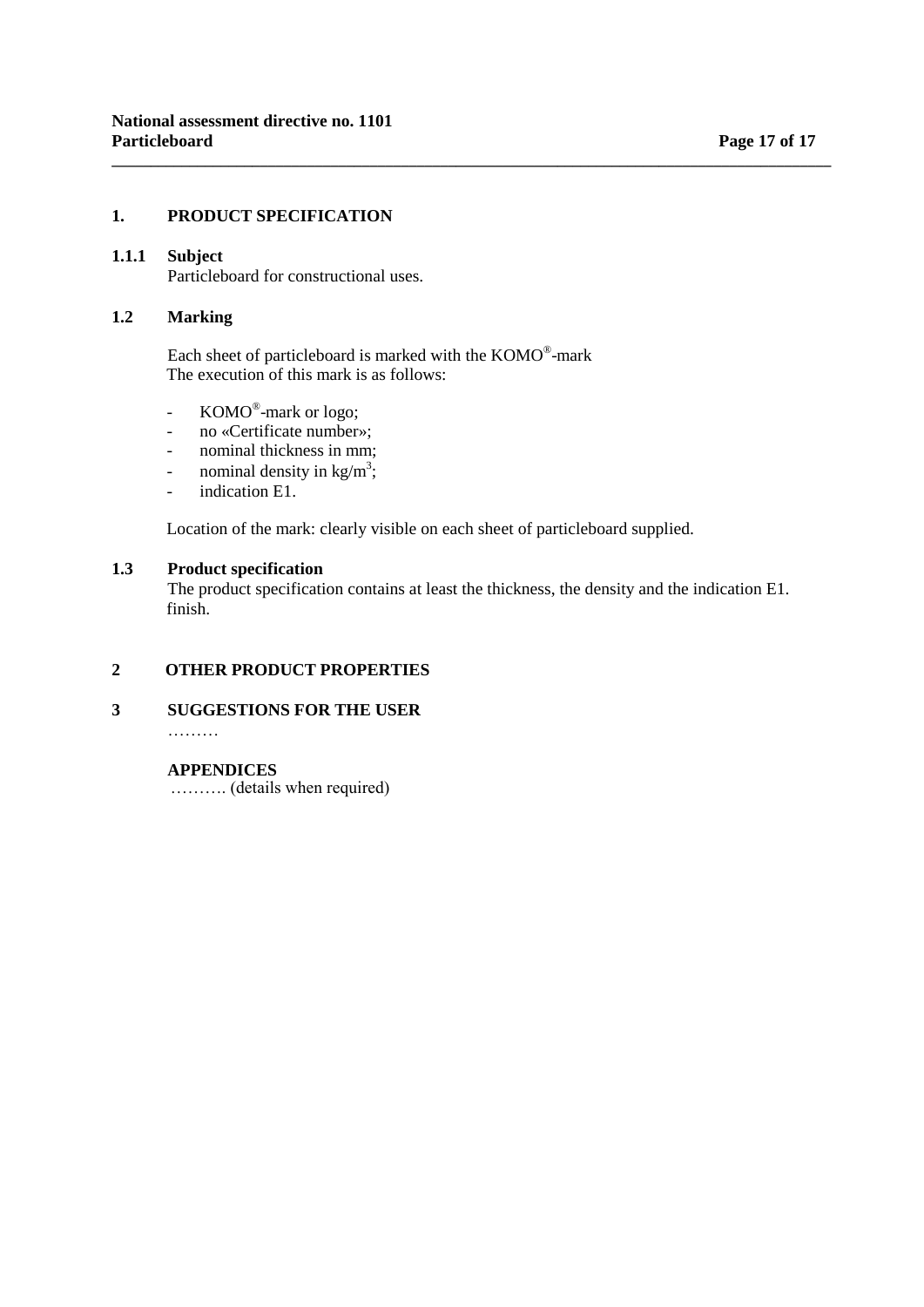### **Adopted by the SKH Board of Experts on. 20-05-2016**

Adoption, acceptance and binding declaration Adopted by the SKH Board of Experts on 20-05-2016. Accepted by the KOMO Quality and Assessment Board of the KOMO Foundation on 09-09-2016.

This modification sheet was declared binding by SKH on 09-09-2016.

### **Validity of quality declarations**

This modification sheet was adopted in addition to AD 1101 Particleboard " on 25-05-2005 and replaces the accompanying modification sheet dated 31-12-2014. In any case, the quality declarations issued on the basis of that version of the assessment directive become invalid on 10-09/-2016.

#### **Description of the modification**

This modification sheet records the changes adopted with regards to the model quality declarations, the paragraph regarding the CE marking, the reference to the KOMO website for the requirements regarding the quality declarations to be issued, the initial inspection, the external inspection, the table with the requirements for product characteristics as it must be included in the attest and the table with non-essential characteristics as can be included in the quality declaration. The modifications made in the context of the 2012 Buildings Decree have also been included. This concerns chapter 3 (Performance requirements, Buildings Decree, initial inspection and quality declaration) and chapter 9 (list of referenced documents). Finally, the texts regarding the accreditation and model certificate have been removed from the AD.

#### *General*

Replace the title of the AD by KOMO®Assessment Guideline for the KOMO® quality declaration for Paricleboard for (structural) (non-structural) architectural and non-architectural applications and for the KOMO® attest for building components containing particleboard for (structural) (non-structural) applications.

Replace the term "product certificate" by "KOMO® quality declaration" c.q in KOMO® quality declaration and KOMO®-attest".

*Replace paragraph. 1.3 by the text below:*

# **1.3 Relationship with the European Construction Products Regulation (CPR, EU 305/2011)**

The harmonised European standard NEN-EN 13986 applies to some of the products that fall within the scope of this assessment directive; this concerns particleboard for permanent application in buildings and bridges<sup>1</sup>.

<sup>1</sup> NEN-EN 13986 does not apply to non-architectural applications.

*Add paragraph 1.4 below*

### **1.4 Requirements to be set for assessment institutes**

#### **1.4.1 Research carried out for essential characteristics**

The essential characteristics set out in Annex ZA of the harmonised European standard shall be based on the values as recorded in the Declaration of Performance of the producer concerned.

Page **1** of **9**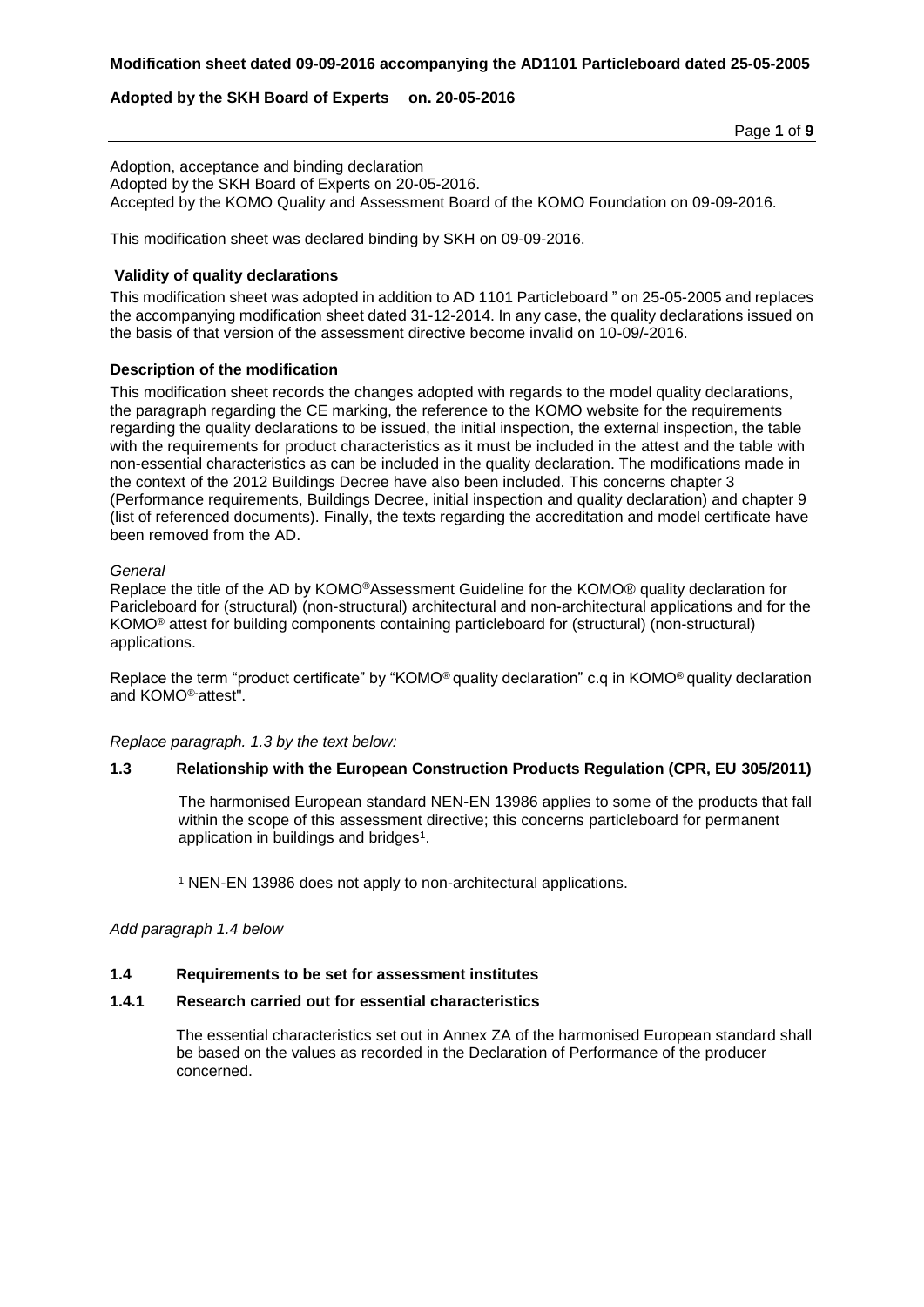### **1.4.2 Research carried out for other characteristics**

With regards to the other characteristics, reports from test facilities or laboratories shall be submitted by an applicant (producer/supplier) as part of an external audit to demonstrate compliance with the requirements of this assessment directive. It will have to be demonstrated that these reports were drawn up by a body that meets the applicable accreditation standard for the subject in question, namely:

- NEN-EN-ISO/IEC 17020 for inspection bodies
- NEN-EN-ISO/IEC 17021-1 for certification bodies that certify systems
- NEN-EN-ISO/IEC 17025 for laboratories
- NEN-EN-ISO/IEC 17065 for certification bodies that certify products

An institution is deemed to meet these criteria if an accreditation certificate can be submitted for the subject in question, issued by the Council for Accreditation (Raad voor Accreditatie, RvA) or an accreditation body with which the RvA has concluded an agreement of mutual acceptance. If no accreditation certificate can be submitted, the certification body itself shall assess whether the accreditation criteria have been met.

#### *Add paragraph 1.5 below:*

### **1.5.2 Quality declaration**

On the basis of the KOMO system which applies to this assessment directive, the following quality declarations are issued:

- KOMO<sup>®</sup> quality declaration.
- The statements in this quality declaration are based on chapters 4, 5 and 7 of this assessment directive.
- KOMO<sup>®</sup> attest, for the performance of the product in its application and in the building component in relation to the 2012 Buildings Decree: The statements in this attest are based on chapter 3 of this assessment directive whereby the manufacturer's processing instructions are taken into account..

The KOMO® attest may *not* include any references to the KOMO® quality declaration.

The KOMO® Foundation's website (www.komo.com) contains the model of the quality declarations that are applicable for this assessment directive. The quality declarations to be issued must correspond to this.

*Replace paragraph . 2.2 by the text below::*

# **2.2 Initial inspection**

# **2.2.1 Initial inspection for the KOMO® attest**

For the purpose of acquiring a KOMO® attest, the certification body shall carry out an assessment. The initial inspection includes:

- It is assessed whether the declared values of the essential characteristics (as stated in the declaration of performance provided by the applicant) are at least equivalent to the relevant conditions as laid down in chapter 3 of this assessment guideline.
- The certification body assesses to what degree the other (Buildings Decree-related) product characteristics are at least equivalent to the relevant conditions as laid down in chapter 3 of this assessment directive.
- Determination of performance in the application.

# **2.2.2 Initial inspection for the KOMO® quality declaration**

In order to obtain a KOMO® quality declaration, the certification body shall carry out an assessment. The initial inspection includes:

- Verification of documents provided or to be provided by the applicant to verify compliance with the requirements laid down in this assessment directive.
- Request the declaration of performance drawn up by the applicant and verify whether the essential characteristics declared therein comply with the limit values set out in this assessment directive.
- Determination of the other product characteristics as set out in this assessment directive insofar as they are not essential characteristics as listed in Annex ZA of the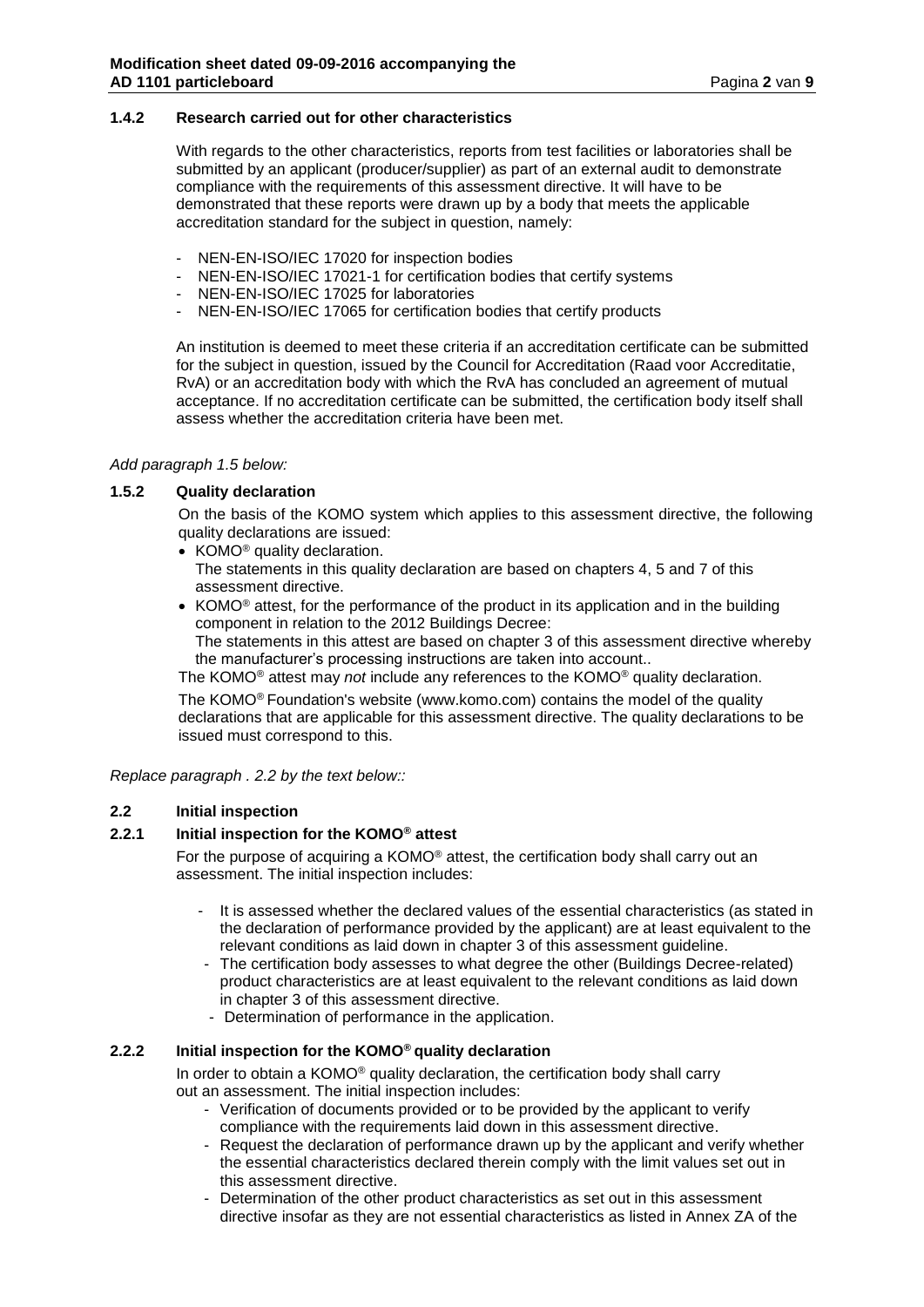relevant harmonised European standard(s), also checking whether these characteristics comply with the requirements of this assessment directive.

*Replace paragraph 2.3 by the text below:*

### **2.3 Assessment of the quality system**

### **2.3.1 Assessment of the quality system for the KOMO® attest**

In relation to the product characteristics (among them the essential characteristics recorded in the Declaration of Performance drawn up within the framework of the European Construction Products Regulation) no assessment of the quality system takes place for the KOMO**®** certificate. For the purpose of acquiring the KOMO® attest, the certification body assesses the presence and the operation of the complaints procedure with regards to the attest.

# **2.3.2 Assessment of the quality system for the KOMO® quality declaration**

### **2.3.2.1 1 For essential characteristics**

In relation to the essential characteristics (as recorded in the declaration of performance drawn up within the framework of the European Construction Products Regulation) no assessment of the quality system and/or inspection of samples takes place for the KOMO**®**  quality declaration. Quality assurance is covered by the Factory Production Control (FPC) as defined in Annex ZA of the harmonised European standard for essential characteristics.

### **2.3.2.2 For the purpose of other product characteristics**

In order to obtain the KOMO® quality declaration in relation to the other product characteristics, the certification body shall conduct an assessment. The initial inspection includes:

- Assessment of the production process
- Assessment of the quality system and the IQC plan
- Testing of the presence and operation of the other required procedures

The certification body shall test the quality system and the corresponding IQC scheme. It must be established to what extent the quality system complies with the requirements as laid down in chapters 5 and 7 of this assessment directive.

### *Comment:*

*Companies that have been certified on the basis of NEN-EN-ISO 9001 are deemed to comply with the requirements of chapter 5 provided that all relevant requirements at product level are included in the quality system.*

*Replace paragraph. 2.4 for text below::*

# **2.4 Issuing the KOMO**® **quality declaration and KOMO**® **attestation**

Quality declaration and the KOMO® attestation are issued according tot the general regulations of the certification institute, after the initial audit (paragraph 2.2) and the assessment of the quality system (paragraph 2.3.) of the applicant, have been concluded positively.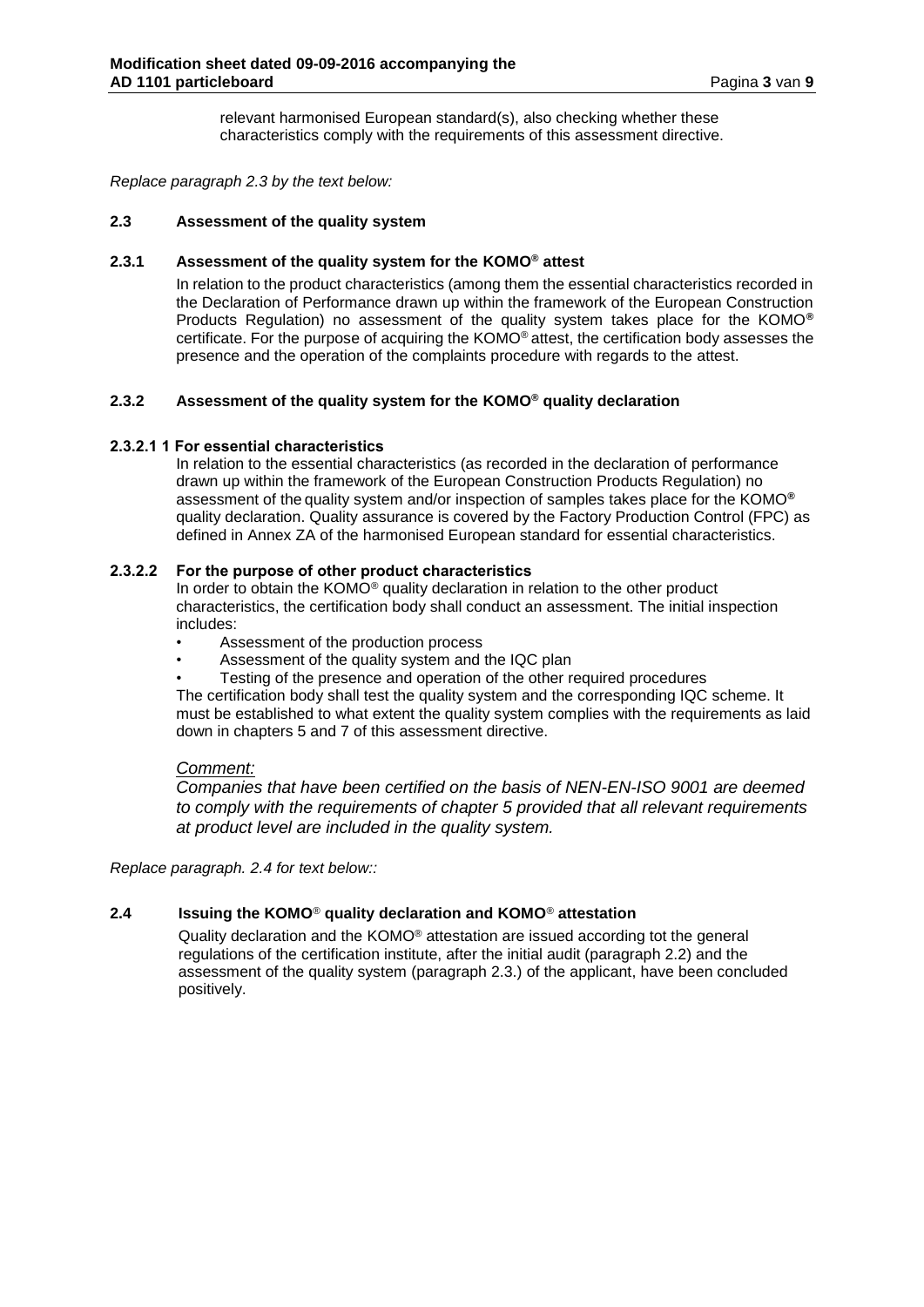*Replace chapter 3 by the text below:*

### **3. BUILDINGS DEGREE PERFORMANCE REQUIREMENTS (only for architectural applications)**

| Sections of the                                                                      | <b>Secti</b> | <b>Articl</b>                         | Paragi                        | <b>House</b>     | Residenti        | Other            | <b>Possibly further reference</b>                                                                                      |
|--------------------------------------------------------------------------------------|--------------|---------------------------------------|-------------------------------|------------------|------------------|------------------|------------------------------------------------------------------------------------------------------------------------|
| <b>Buildings Decree</b>                                                              | <b>on</b>    | е                                     | aph                           |                  | al               | <b>Building</b>  | path                                                                                                                   |
| considered                                                                           |              |                                       |                               |                  | building         |                  |                                                                                                                        |
| General strength of the<br>construction (only for<br>constructional<br>applications) | 2.1          | 2.2<br>2.3<br>2.4<br>2.5 <sub>b</sub> | $1 - 2$                       | X<br>X<br>X<br>X | ⋏<br>X<br>X<br>X | X<br>X<br>X<br>X | NEN-EN 1990 (incl. national annex)<br>NEN-EN 1991-1-1/3/4 (incl. national<br>annex)<br>NEN-EN-1995-1-1 (incl. national |
|                                                                                      |              |                                       |                               |                  |                  |                  | annex)                                                                                                                 |
| Reaction to fire                                                                     | 2.9          | 2.67<br>2.68<br>2.69<br>2.72          | $1 - 2$<br>$1 - 5$<br>$1 - 2$ | X<br>X<br>X<br>X | X<br>Х<br>X<br>X | x<br>x<br>X<br>X | NEN-EN 13501-1<br>Ministerial regulation                                                                               |
| Limiting the presence of<br>harmful substances and<br>ionising radiation             | 3.9          | 3.63                                  |                               | X                | X                | X                | Ministerial regulation                                                                                                 |

### **Connection table for "new constructions"**

# *Comments*

- **1.** *The above connection table shows the Buildings Decree requirements for "new constructions". PARTICLEBOARD which meets the requirements for "new constructions" also meets the requirements for "renovation". From this point of view, the requirements for "renovation" have not been elaborated in more detail.*
- **2.** *In accordance with the connection table per BD section, the relevant BD articles and paragraphs are detailed below. Unless otherwise specified, listed BD articles/paragraphs apply to all (three) types of construction (houses, residential building, and other buildings).*
- **3.** *For the relevant paragraphs of an article concerning a user function that falls under "other building", the Buildings Decree must be consulted.*

# **3.1 TECHNICAL BUILDING REGULATIONS FROM THE PERSPECTIVE OF SAFETY**

GENERAL STRENGTH OF THE CONSTRUCTION; BD section 2.1 (OPTIONAL)

**3.1.1 Strength of construction: Performance requirements, BD articles 2.2, 2.3, 2.4 and 2.5b**  Constructions in which PARTICLEBOARD is used must fulfil the performance requirements as indicated in BD articles 2.2 and 2.3, paragraphs 1-2, BD article 2.4, paragraph 1 and BD article 2.5b.

#### **Limit Value**

A structure shall not fail during its design life under fundamental or extraordinary load combinations as defined in NEN-EN 1990.

#### **Method of determination**

It is assessed whether the declared (method of calculating the) performance of building components containing PARTICLEBOARD are correct in the load cases and load combinations determined in accordance with the Eurocodes and/or NEN standard listed in Table 1. This will include an assessment of the applications for which PARTICLEBOARD is suitable.

**Table 1**

| Type of<br>construction | Loads in accordance with                                      | <b>Performance</b><br>determined in<br>accordance with |
|-------------------------|---------------------------------------------------------------|--------------------------------------------------------|
| Wood construction       | NEN-EN 1990 <sup>*</sup> and NEN-EN 1991-1-1/3/4 <sup>*</sup> | NEN-EN 1995-1-1*                                       |

\* including national annex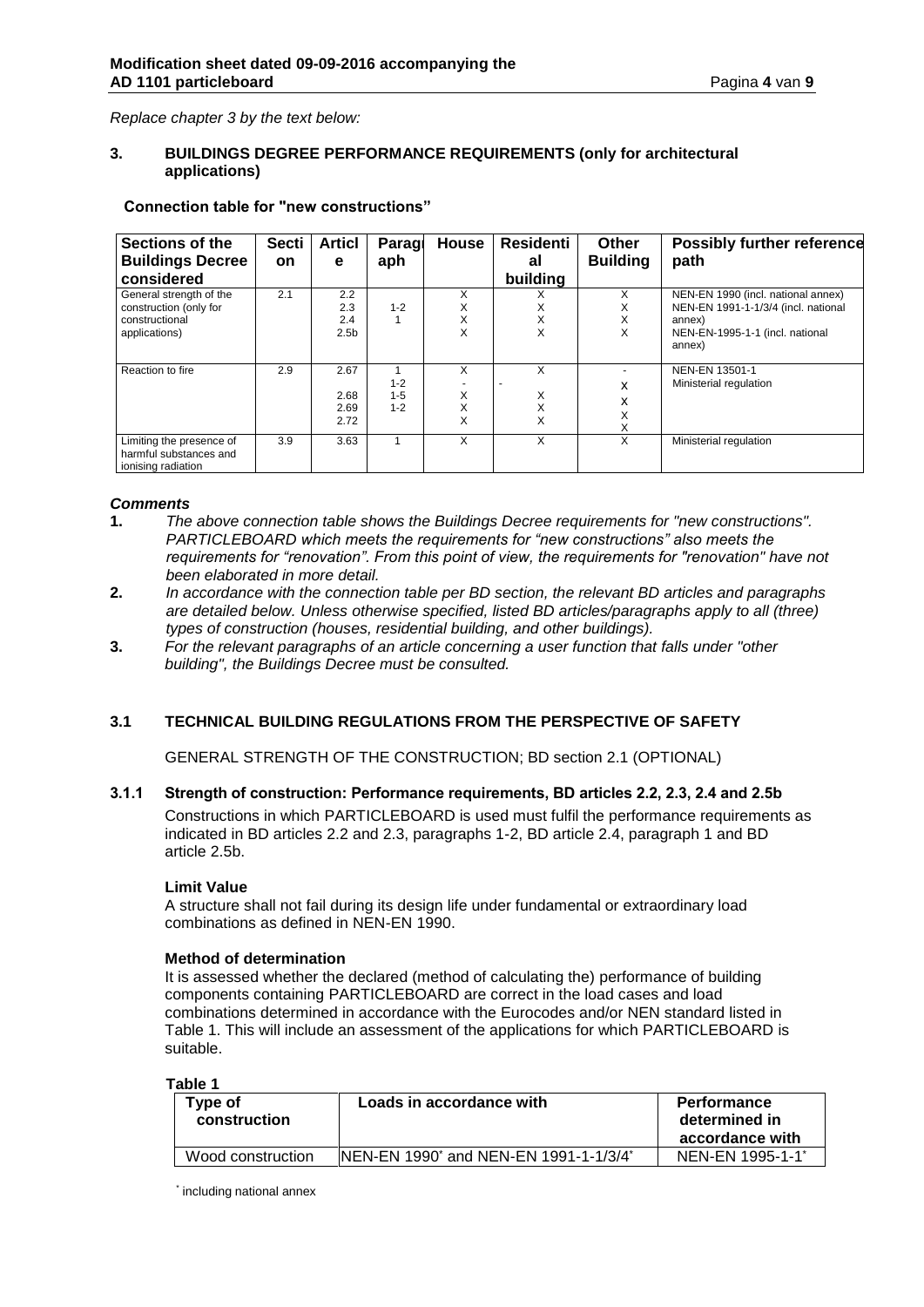#### **Initial inspection**

The certification body assesses examples of applications to determine whether the performance of building elements containing particleboard complies with the limit values listed in the Buildings Decree.

### **KOMO® certificate**

The KOMO® certificate can indicate under which conditions building components containing particleboard meet the requirements with regards to the strength of the construction as stated in the Buildings Decree.

Due to the absence of a ministerial decree on further regulations with regards to the load on construction works due to earthquakes as a result of gas production in the Dutch province of Groningen, no ruling will be made on BD article 2.5b. This article has been included for information purposes in the context of the duty of care and alert.

LIMITING THE DEVELOPMENT OF FIRE AND SMOKE; BD section. 2.9

#### **3.1.2 Internal surface; BD article 2.67**

One side of a building component adjacent to the indoor air must meet the performance requirements as listed in BD article 2.67, paragraph 1 for houses/residential buildings and other buildings (excluding other uses) and paragraphs 1-2 for other buildings with other uses.

#### **Limit Value**

The classes are at least up to fire class D and at least up to smoke class s2.

#### **Method of determination**

The fire and smoke classes are to be determined in accordance with NEN-EN 13501-1.

#### **Initial inspection**

The certification body shall deduce from the performance declaration whether the performance with regards to the fire and smoke classes of the side of building components containing particleboard which are adjacent to indoor air meet the requirements regarding fire and smoke classes listed in the Buildings Decree.

# **KOMO® attest**

The KOMO® attest states under which conditions building components containing particleboard meet the requirements stated in the Buildings Decree for the side adjacent to the indoor air with regards to the fire and smoke class.

#### **3.1.3 Walkable surface; BD article 2.69**

The upper side of a floor, staircase or ramp intended for persons adjacent to the indoor air shall meet the performance requirements as indicated in BD article 2.69, paragraphs 1-2.

#### **Limit Value**

The classes are at least fire class  $D_{fl}$  and smoke class  $51_{fl}$ .

#### **Method of determination**

The fire and smoke classes are to be determined in accordance with NEN-EN 13501-1.

#### **Initial inspection**

The certification body deduces from the performance declaration whether the performance with regards to the fire and smoke class of the upper side of floors, stairs or ramps intended for persons and containing particleboard which are adjacent to the indoor air meet the requirements with regards to the fire and smoke class stated in the Buildings Decree.

### **KOMO® attest**

The KOMO® attest indicates under which conditions floors, stairs or ramps intended for persons and containing particleboard comply with the requirements for the upper side which is adjacent to the indoor air with regards to the fire and smoke class stated in the Buildings Decre.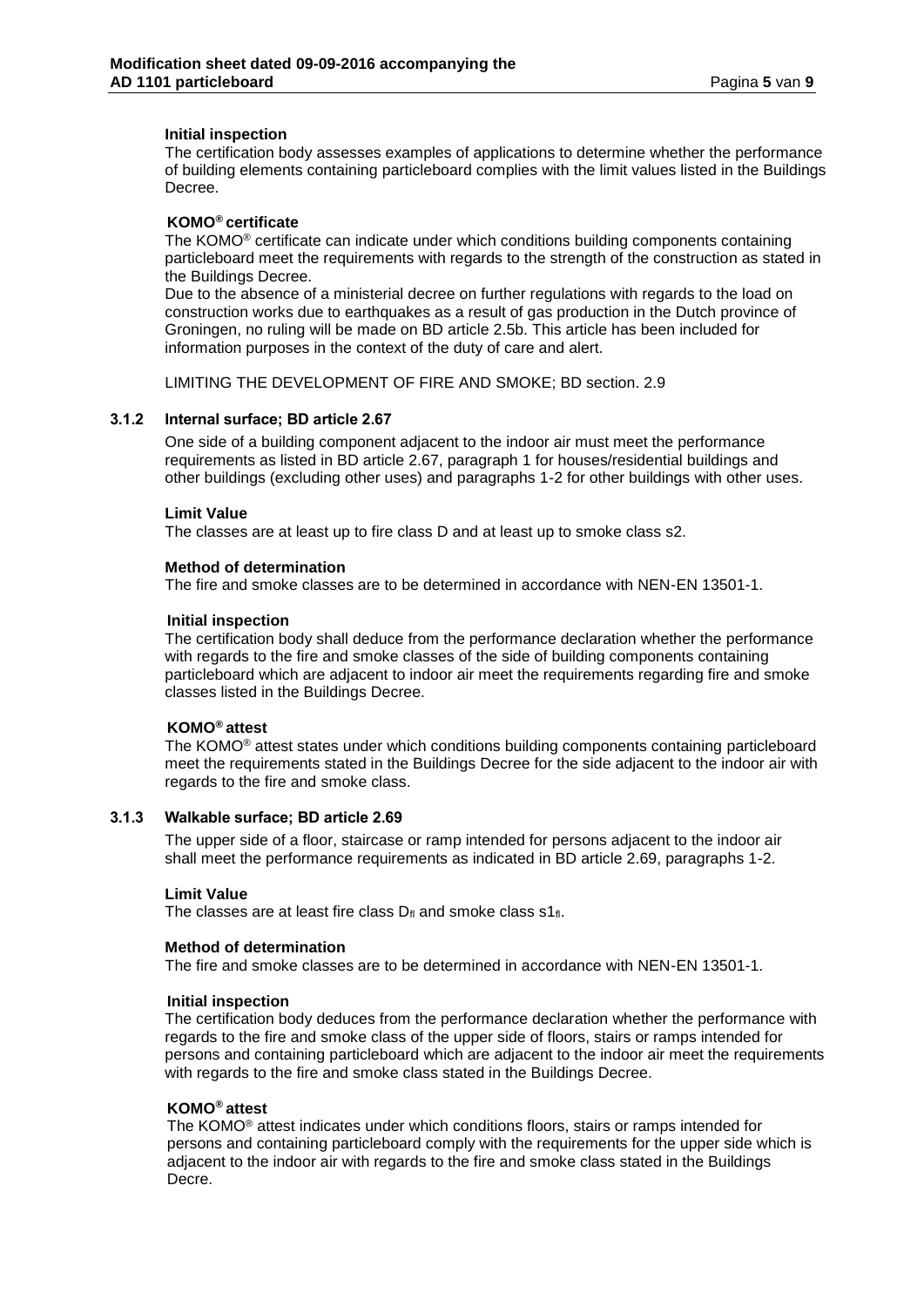#### **3.1.4 Structural component; BD article 2.72**

In order to limit the development of fire and smoke, structural components must meet the performance requirements as listed in BD article 2.72.

#### **Limit Value**

The limit values may be laid down by Ministerial Regulation.

#### **Method of determination**

The methods of determination may be laid down by Ministerial Regulation.

### **KOMO® attest**

No statements are made in the KOMO® attest. This article has been included for information purposes in the context of the duty of care and alert.

### **3.2 TECHNICAL BUILDING REGULATIONS FROM THE PERSPECTIVE OF HEALTH**

REDUCTION OF THE PRESENCE OF HARMFUL SUBSTANCES AND IONISING RADIATION; BD section 3.9 (OPTIONAL)

### **3.2.1 Materials; BD article 3.63**

Materials from which toxic or irritating substances or ionising radiation may be released must meet the performance requirements as indicated in BD article 3.63, paragraph 1.

#### **Limit Value**

The limit values may be laid down by Ministerial Regulation.

#### **Method of determination**

The methods of determination may be laid down by Ministerial Regulation.

#### **KOMO® certificate**

No statements are made in the KOMO® certificate. This article has been included for information purposes in the context of the duty of care and alert.

Replace paragraph*. 4.1 by the text below:*

#### **4.1 Particleboard for structural and non-structural applications**

#### **limit value**

The particleboard shall comply with the requirement for the formaldehyde contents for class E1, according to EN 120

#### **Method of determination**

The certification body uses the Declaration of performance of the applicant if the stated class for formaldehyde emission is E1.

"In addition to the minimum requirements, ……. determined in accordance with European standards."

*By the text:*

"In addition to the minimum requirements set for this under 4.2 and 4.3, other mechanical and/or physical characteristics of the particleboard can be included in the product certificate. To the extent possible, these characteristics of the particleboard must be determined in accordance with European standards. The mechanical properties should not relate to the essential characteristics as described in the NEN-EN 13986."

*Replace paragraph 6.2 and 6.3 by the text below:*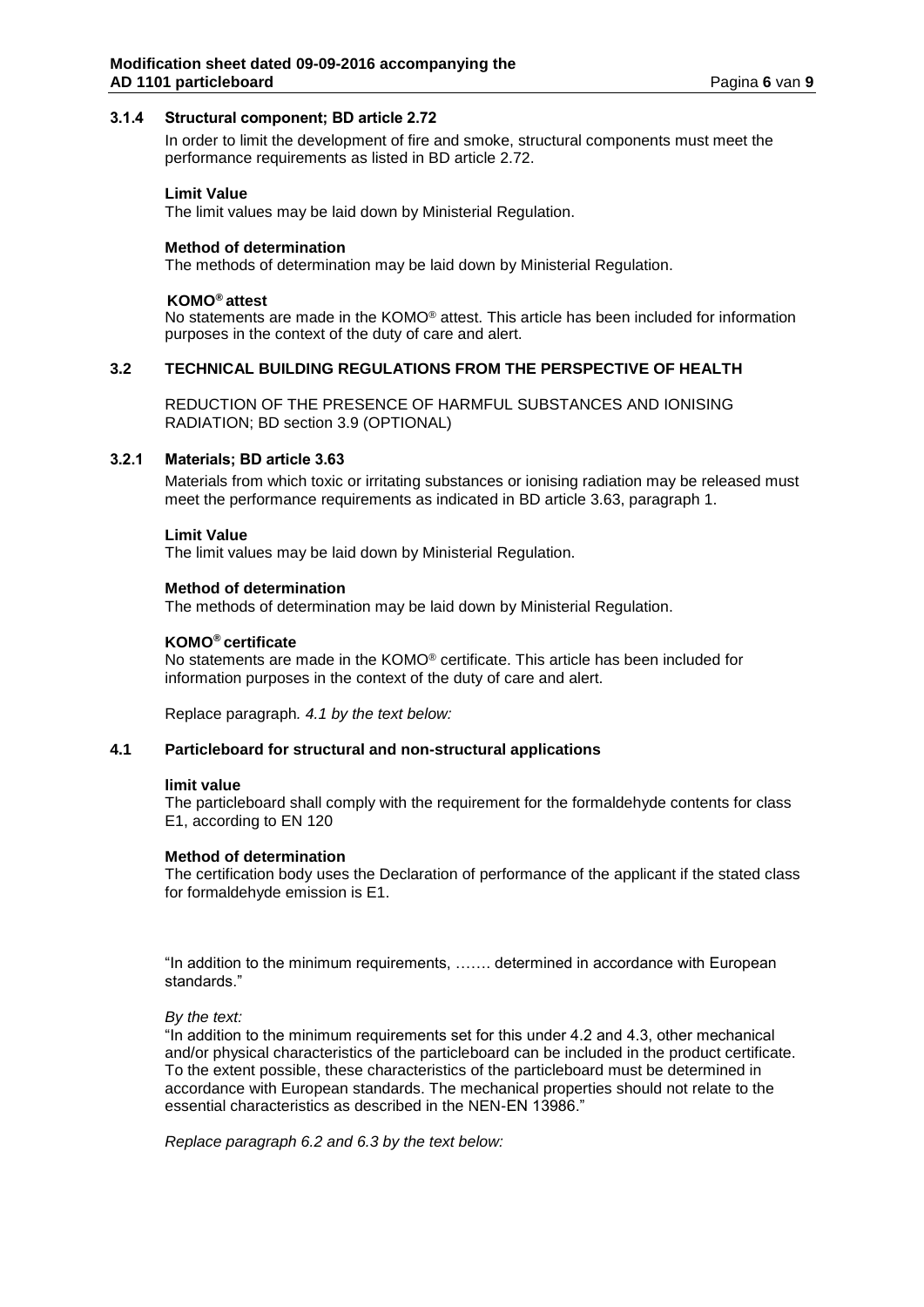### **6.2 External audit**

### **6.2.1 External audit for the KOMO® certificate**

The certification body will carry out a reassessment of the performance in the application with regards to the certificate once every 5 years or as much earlier as necessary and an audit of the complaints registration will take place.

# *Add paragraph 6.4:*

.

### **6.4 Sanctions policy**

The sanctions policy (the measures to be taken by the certification body in the event of shortcomings) shall be laid down in the regulations of the certification body or in a document drawn up separately for this purpose.

### **6.2.2.2 External audit for the KOMO® quality declaration**

### **6.2.2.1 For essential characteristics**

In relation to the essential characteristics (as laid down in the performance declaration drawn up within the framework of the European Construction Products Regulation) no assessment of the quality system and/or inspection of samples takes place for the KOMO**®** quality declaration. Quality assurance is covered by the Factory Production Control (FPC) as defined in Annex ZA of the harmonised European standard for essential characteristics.

### **6.2.2.2 For the purpose of other product characteristics**

In relation to the other product characteristics, the certification body will carry out an unannounced audit of the quality system, the production process and the product characteristics once a year, investigating whether the requirements in this assessment directive are still being met.

If necessary, the frequency of inspections can be adjusted on the basis of arguments following the recommendation of the Board of Experts.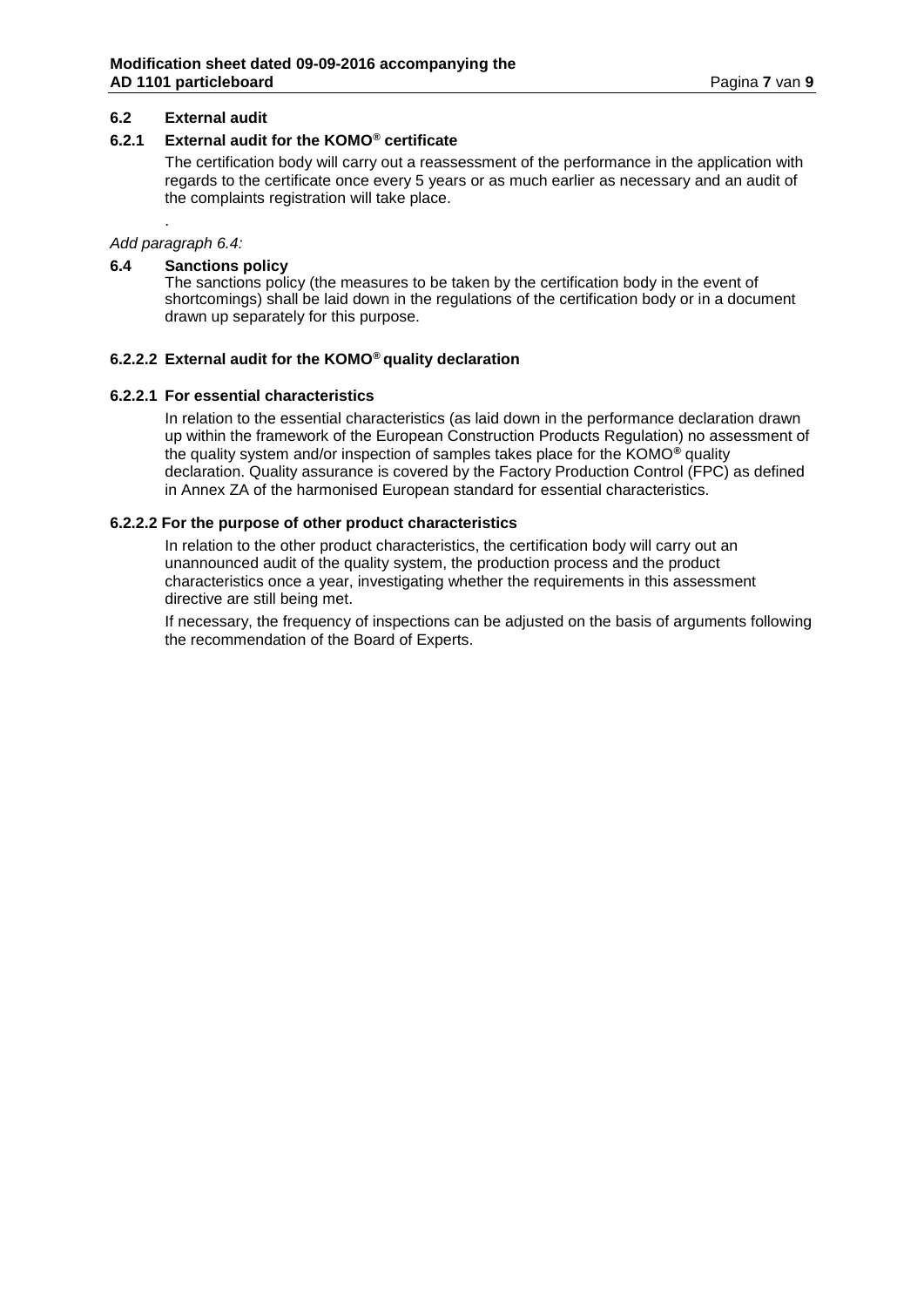# **9. List of referenced documents**

| <b>Buildings Decree 2012</b>       | Stb. (Dutch Bulletin of Acts and Decrees) 2011 416,<br>676; Stb. 2012, 125, 256, 441, 643; Stb. 2013, 75, 244,<br>462; Stb. 2014, 51, 211, 232, 233; 333, 342, 358,<br>539; Stb 2015, 92, 249, 425 and Ministerial<br>Regulations Stcrt. (Dutch Government Gazette) 2011,<br>23914; Stcrt. 2012, 13245 Stcrt. 2013, 5457, 16919;<br>Stcrt. 2014, 4057, 34076, 37003; Stcrt. 2015, 17338,<br>45221 |
|------------------------------------|---------------------------------------------------------------------------------------------------------------------------------------------------------------------------------------------------------------------------------------------------------------------------------------------------------------------------------------------------------------------------------------------------|
| <b>CPR</b>                         | Construction products regulation EU 305/2011                                                                                                                                                                                                                                                                                                                                                      |
| NEN-EN 310:1993                    | Wood-based panels- Determination of the modulus<br>of elasticity on flexion and of the bending strength                                                                                                                                                                                                                                                                                           |
| NEN-EN 789:2004                    | Wooden constructions. Test methods. Determination                                                                                                                                                                                                                                                                                                                                                 |
| NEN-EN 1058:2009                   | of the mechanical properties of wood-based panels<br>Wood-based panels- Determination of the<br>characteristic 5-percent values and characteristic                                                                                                                                                                                                                                                |
| NEN-EN 1990+A1+A1/ C2:2011+NB:2011 | average values<br>Eurocode - Principles of Structural Design                                                                                                                                                                                                                                                                                                                                      |
| NEN-EN 1991-1-1+C1:2011+NB:2011    | Eurocode 1 - Design bases and loads on<br>constructions - Part 1: Design bases; incl. National<br>annex                                                                                                                                                                                                                                                                                           |
| NEN-EN 1991-1-3+C1:2011+NB:2011    | Eurocode 1: Loads on structures - Part 1-3: General<br>loads - Snow loads; including National annex                                                                                                                                                                                                                                                                                               |
| NEN-EN 1991-1-4+A1+C2:2011+NB:2011 | Eurocode 1: Loads on structures - Part 1-4: General<br>loads - Wind loads; including National annex                                                                                                                                                                                                                                                                                               |
| NEN-EN 1995-1-1+C1+A1:2011+NB:2011 | Eurocode 5: Design and calculation of wood<br>constructions - Part 1-1: General - Common rules and<br>regulations for buildings; including National annex                                                                                                                                                                                                                                         |
| NEN-EN 13501-1:2007+A1:2009        | Fire classification of construction products and parts -<br>Part 1: Classification according to the results of<br>reaction to fire tests                                                                                                                                                                                                                                                          |
| NEN-EN 12369-1:2001                | Wood-based panels- Characteristic values for<br>constructional designs - Part 1: OSB particleboard,<br>chipboard and fibre board.                                                                                                                                                                                                                                                                 |
| NEN-EN 13986:2004                  | Wood-based panels for use in construction -<br>Characteristics, determination of conformity and<br>brands                                                                                                                                                                                                                                                                                         |
| NEN-EN-ISO 9001:2008/C1:2009       | Quality management systems - Requirements                                                                                                                                                                                                                                                                                                                                                         |
| NEN-EN-ISO/IEC 1720:2012           | Conformity assessment - General criteria for the<br>operation of different types of bodies performing<br>inspections                                                                                                                                                                                                                                                                              |
| NEN-EN-ISO/IEC 17021:2011          | Conformity assessment - Requirements for bodies<br>performing audits and certification of management<br>systems                                                                                                                                                                                                                                                                                   |
| NEN-EN-ISO/IEC 17021:2011          | General requirements for the competence of testing<br>and calibration laboratories                                                                                                                                                                                                                                                                                                                |
| NEN-EN-ISO/IEC 17025:2005/C1:2007  | Conformity assessment - Requirements for<br>certification bodies issuing certificates for products,<br>processes and services                                                                                                                                                                                                                                                                     |
| NEN-EN-ISO/IEC 17065:2012          |                                                                                                                                                                                                                                                                                                                                                                                                   |